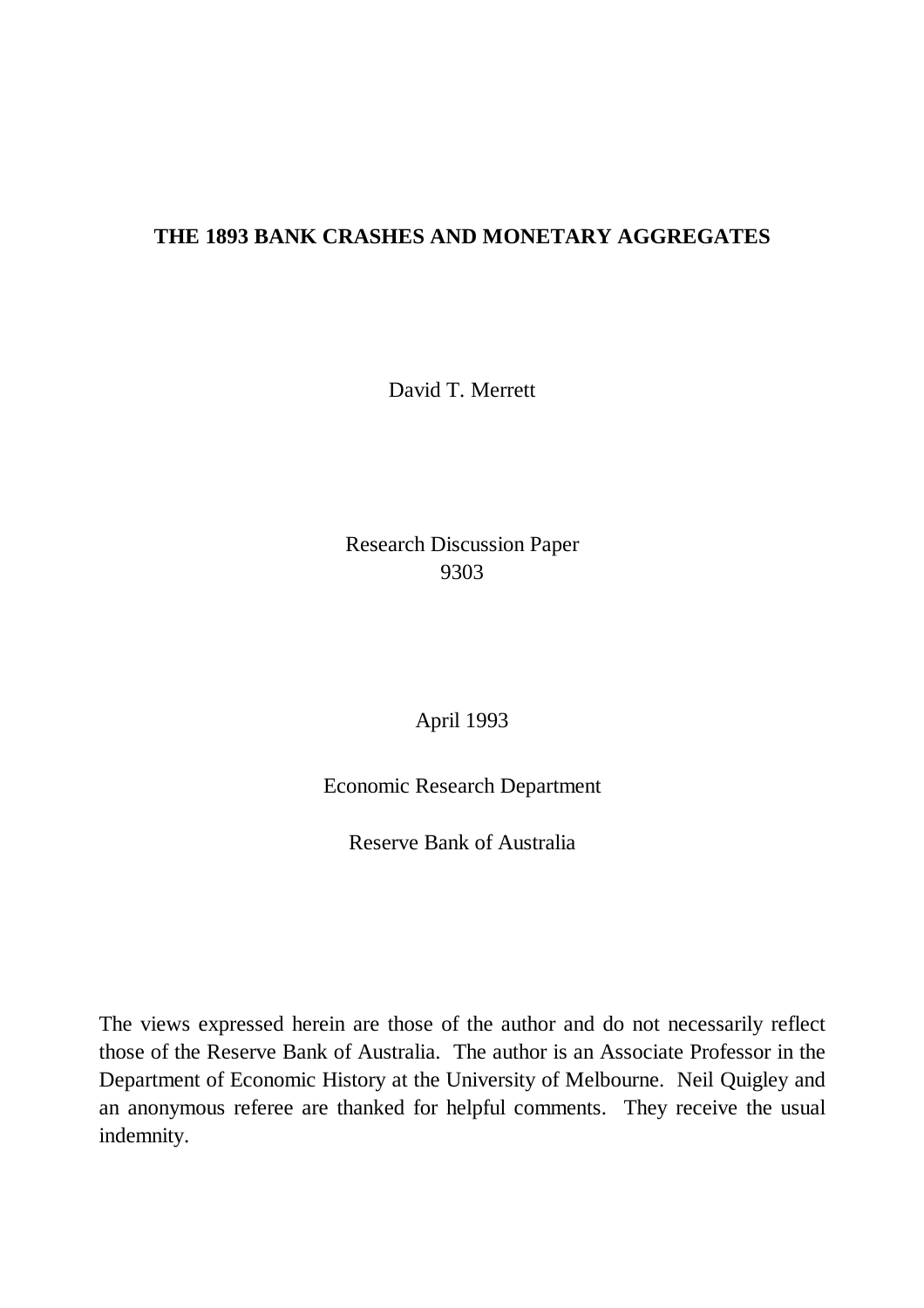#### **ABSTRACT**

The paper explores the effects of the reconstruction schemes of the twelve banks of issue which suspended payment in early 1893 on the behaviour of monetary aggregates. Earlier estimates of narrow and broad measures of money seriously underestimate the contraction in the money stock by not netting out all of the significant proportion of deposit liabilities whose terms of maturity are so lengthened that they are effectively debentures. The paper proceeds by discussing the treatment of this matter in earlier calculations of the money stock. It then constructs an amended series that adjusts for the 'locked up' deposit liabilities and interminable deposit stock. Finally, a further adjustment is made by calculating the market value of the deferred deposit receipts and adding that back into the money supply. Thus a lower and upper bound of an alternative series of Australian monetary aggregates is provided.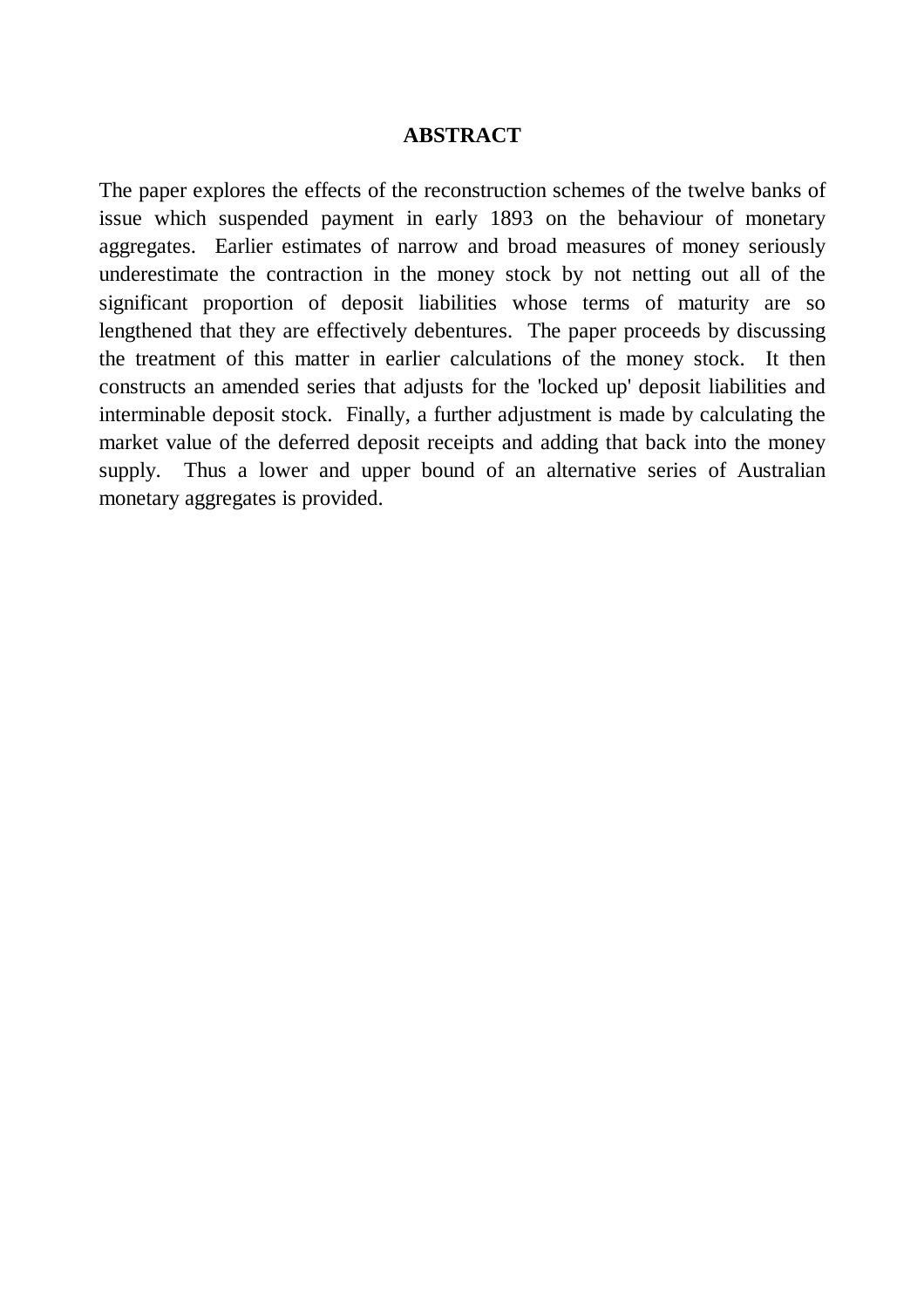# **TABLE OF CONTENTS**

| 1. Introduction                                                                                                      | $\mathbf{1}$   |
|----------------------------------------------------------------------------------------------------------------------|----------------|
| 2. Existing Estimates of Monetary Aggregates                                                                         | $\mathbf{1}$   |
| 2.1. Weakness in Data Set                                                                                            | $\mathbf{1}$   |
| 2.2. Measurements in Monetary Aggregates 1893-1914                                                                   | $\overline{4}$ |
| 3. Estimate of Deposit Liabilities Converted to Long-Dated Maturities<br>1893-1914                                   | $\overline{7}$ |
| 4. Alternative Series of Monetary Aggregates within Australia 1893-1914                                              | 11             |
| 5. Liquidity of Long-Dated Bank Liabilities                                                                          | 13             |
| 6. Conclusions                                                                                                       | 16             |
| Appendix A: Interminable Stock and 'Other Liabilities' 1893-1914                                                     | 17             |
| Appendix B: Deposit Receipts and Inscribed Deposit Stock by Bank<br>1893-1914                                        | 18             |
| Appendix C: Estimate of Deposit Receipts and Inscribed Stock Held by<br>Banks within Australia 1893-1914             | 21             |
| Appendix D: Estimate of Market Value of Deposit Receipts and Inscribed<br>Stock held by Banks in Australia 1894-1914 | 22             |
| References                                                                                                           | 23             |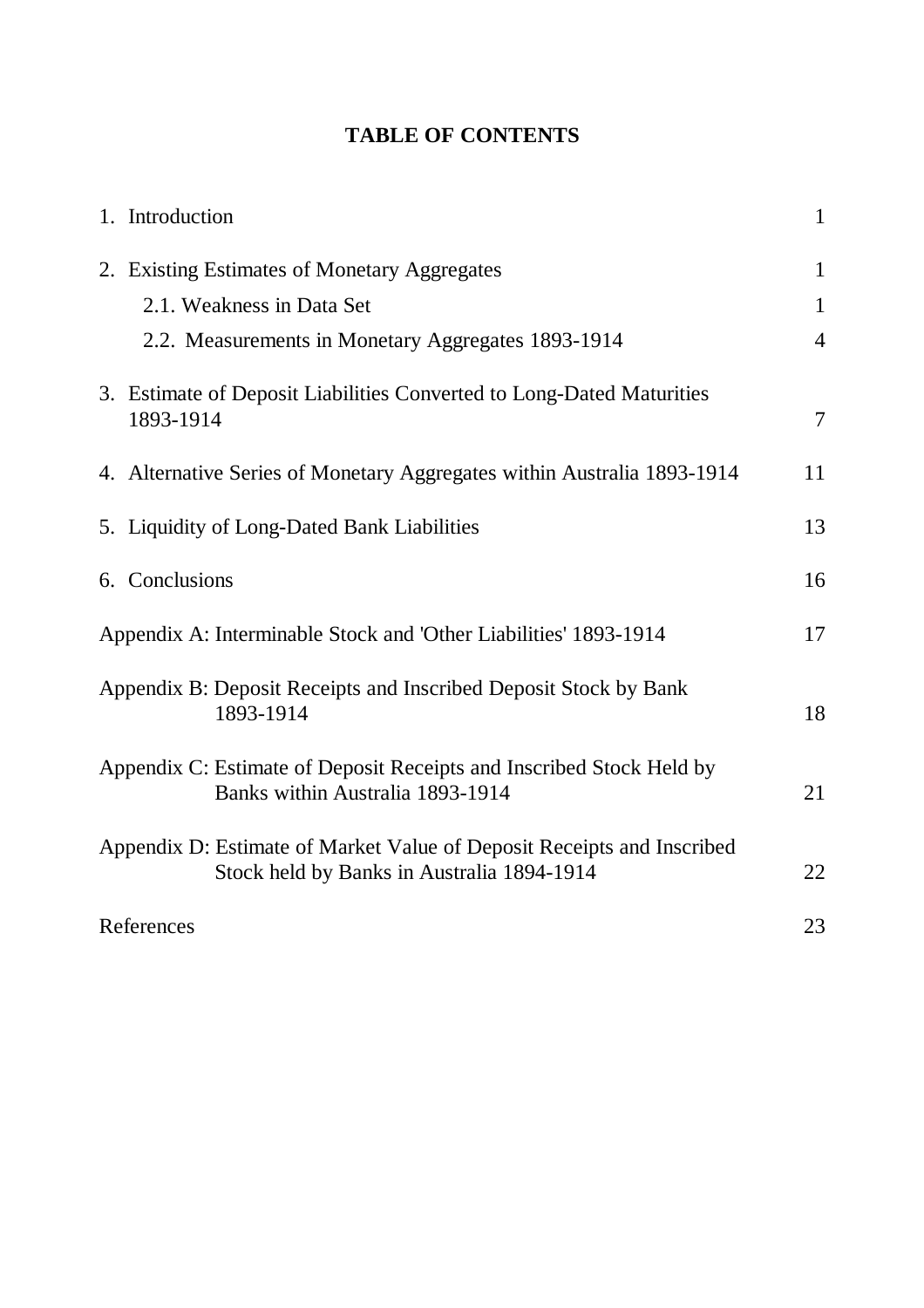### **THE 1893 BANK CRASHES AND MONETARY AGGREGATES**

# **David T. Merrett**

## **1. INTRODUCTION**

The suspension and reconstruction or liquidation of twelve of the Australian banks of issue in 1893 had direct and important implications for the behaviour of monetary aggregates for the next quarter of a century. Estimates of the money supply contained in the Butlin, Hall and White (1971) study of *Australian Banking and Monetary Statistics 1817-1945* provide data for this period that have been widely accepted. But estimates provided in this paper suggest that these data are flawed with respect to the period from 1893 up to World War I. This is primarily because the reconstruction schemes of the Australian banks in 1893 changed the nature of their liabilities to the holders of term deposits<sup>1</sup>. The data for term deposit liabilities in *Monetary Statistics* include very large amounts of liabilities that were in effect debentures, and which consequently should not be counted as part of the stock of money. Revised estimates of the stock of money defined broadly (M2 and M3) from 1893 until 1914 differ significantly from the earlier estimates. In addition, it is possible to estimate the market value of the deferred deposit receipts and stock in the hands of depositors. If this sum, which might be thought of as roughly approximating a certificate of deposit liability, is added back as part of the money stock the resulting contraction is still significantly greater than that shown in series drawn from the Butlin, Hall and White data.

## **2. EXISTING ESTIMATES OF MONETARY AGGREGATES**

### **2.1. Weakness in Data Set**

 $\overline{a}$ 

The data provided by Butlin, Hall and White that have been used to generate estimates of the stock of money were estimates of currency in the hands of the public and various categories of deposit liabilities held by trading and savings

<sup>&</sup>lt;sup>1</sup> An earlier flawed estimate presented in Merrett (1988), pp. 20-24 and Table 4, has been used by Pope (1989), pp. 26-28 and Figure 14.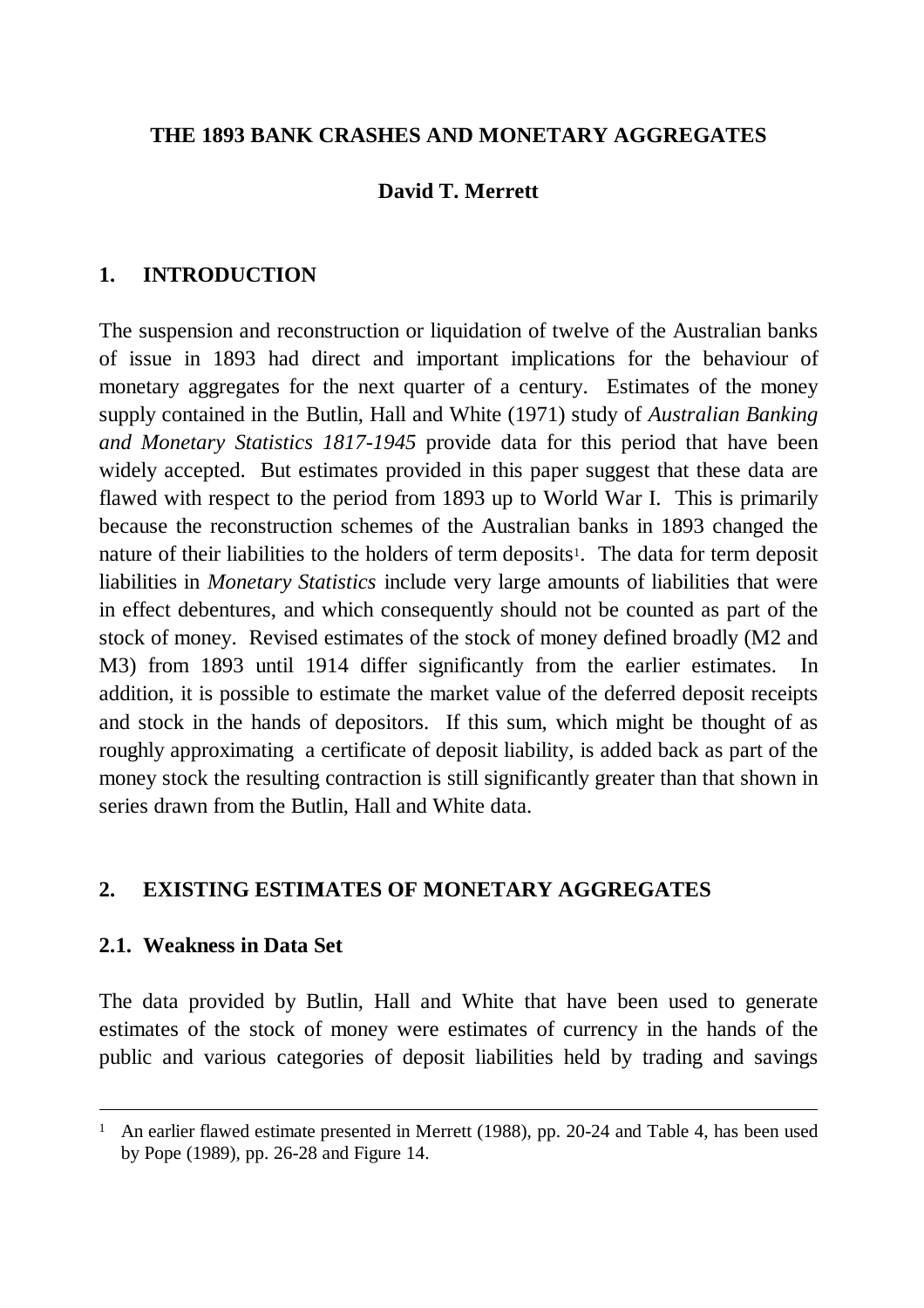banks. Problems exist with respect to both the currency and deposit data. Estimates of currency in the hands of the public before 1900 are crude in the extreme and cast doubt on the accuracy of the existing figure of M1, or the stock of money narrowly defined (Butlin, Hall and White, 1971, Table 42, pp. 453-457 and pp. 92-94). Currency was an important component of M1, falling from roughly 40 per cent to less than 20 per cent, over the period from 1890 to 1914. Calculations of the value of notes in the hands of the public, which comprised roughly one third of the total of currency, are reasonably straightforward. A more serious problem arises with estimates of the public's holdings of coin, principally gold. These are not known with any level of precision. The series of currency in the hands of the public generated by Butlin, Hall and White which begins in 1901 has been based on an extrapolation from a series of benchmark estimates of the amounts of gold coin in the hands of the public in 1901, 1906 and 1911 made by the New South Wales statistician in 1921 (Butlin et. al., 1971, p. 93). However, Schedvin (1973, pp. 590-591 and note 6) extended the series back into the nineteenth century by extrapolating on a per capita basis. The manner of estimation of currency prevents any accurate measure of hoarding during the several months of banking panic and bank closures.

More serious errors have emerged from the way in which estimates of broad money have been constructed. The nub of the problem is how to treat the deposit liabilities of the reconstructed banks. Deposit holders, with the exception of governments who enjoyed a privileged position as creditors, were offered three choices. Their deposits at the time of suspension, whether current accounts or interest bearing accounts of three to twelve months term, were converted into some combination of preference shares, debenture stock, some of which was interminable, or deferred deposit receipts whose maturity was spread across anything from three to nine years. Of the more than £60m caught up in the reconstruction schemes, a little over £3m were converted into preference shares and another £3m became interminable stock, leaving some £54m as long dated liabilities. The lengthening of the term from twelve months prior to suspension up to a minimum of four years<sup>2</sup> before repayment was to begin after reconstruction

 $\overline{a}$ 

<sup>&</sup>lt;sup>2</sup> Under the original schemes of arrangement no repayments were due before 1896 and the Bank of North Queensland was to be the first institution to complete repayment by discharging its obligations in 1899. Most of the repayments were to fall due between 1898 and 1901 (*Banker's Magazine* (1894) p. 890).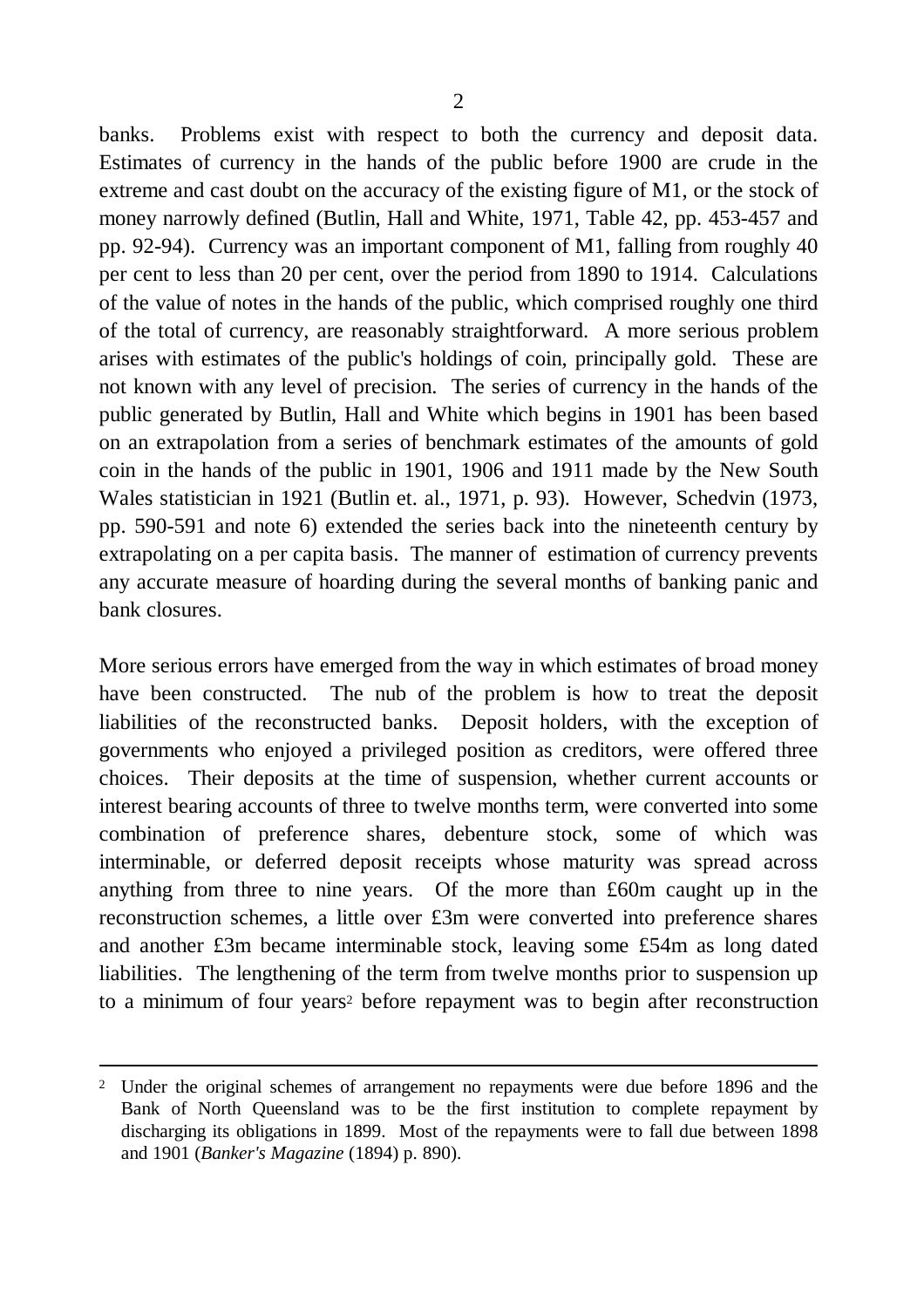suggests strongly that these liabilities should be removed from measures of the money stock.

Butlin, Hall and White did make some minor adjustments to several of their deposit liability series as a result of the terms of the bank reconstruction schemes of 1893. They used the quarterly returns to governments by banks of selected liabilities and assets within colonial and later state boundaries as the principal source of their data. Some of these colonies, notably Victoria and Queensland, altered their short form balance sheet categories, namely by introducing 'other liabilities' to deal with perpetual stock issued by the English, Scottish and Australian Bank and the Queensland National Bank (Butlin et. al., 1971, Table 12, pp. 140-159). However, these amendments do not inspire confidence as no explanation has been given of how the data for individual colonies, shown in Tables 13-16(i), was calculated (Butlin et. al., 1971, Tables 13-16(i), pp. 160-237). These tables cover all states apart from Tasmania. There is no indication that the English, Scottish and Australian Bank issued interminable deposit stock, redeemable at its discretion, in both its initial and 1895 revised scheme of arrangement with its creditors<sup>3</sup>, or that the Queensland National Bank's interminable stock was issued under its revised scheme of arrangement which took effect in 1897<sup>4</sup> . Also included in this series of 'other liabilities' are the 'old liabilities of the Commercial Bank of Australia not dealt with under its reconstruction scheme' for 'a few years in the 1890s', those years being 1893 to 1895 (Butlin et. al., 1971, p. 77)<sup>5</sup>. The remaining extended deposit receipts, which comprise most of the liabilities affected by reconstruction schemes were left in with term deposits of normal maturity (Butlin et. al., 1971, p. 77 and p. 80).

The modest adjustments made by Butlin, Hall and White (shown in Appendix A), are incomplete in several respects. Firstly, the series of 'other liabilities' is considerably smaller than the figures for those categories of liabilities supposedly dealt with shown in the balance sheets of the banks in question. Even if the larger balance sheet data are substituted for the Butlin, Hall and White series, they capture no more than a fifth of the deposit liabilities caught up in the reconstruction

 $\overline{a}$ 

<sup>3</sup> See *Australasian Insurance and Banking Record* (hereafter *AIBR*) (1893), pp. 606-607 and (1896), pp. 417-418.

<sup>4</sup> See *AIBR* (1897), pp. 544-545.

<sup>&</sup>lt;sup>5</sup> The correct amounts are shown in Appendix A.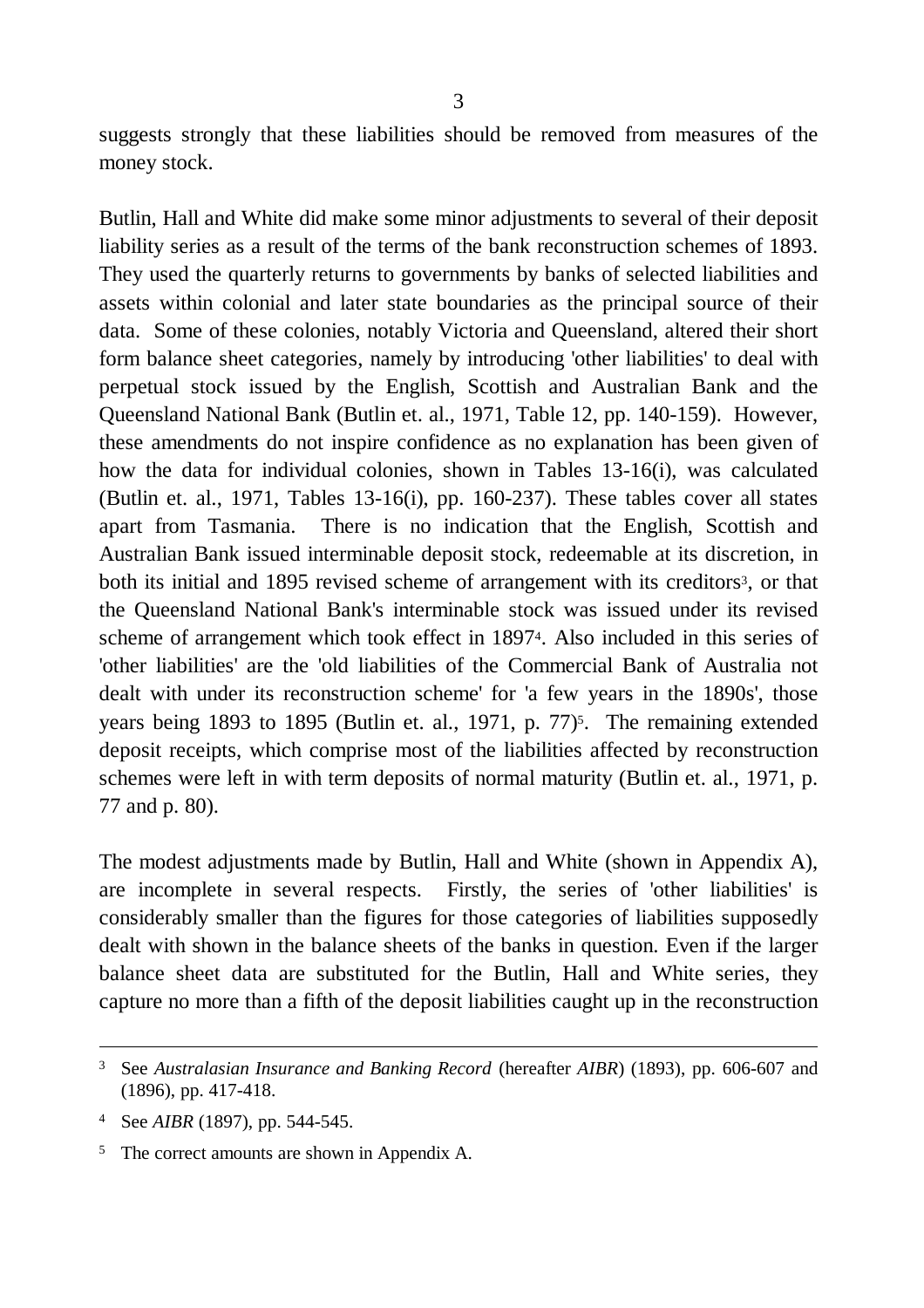schemes implemented in 1893, as will be shown below. Secondly, the amounts which have been deducted from the deposits within Australia by Butlin, Hall and White are overstated by roughly a quarter, as they refer to interminable stock which was held in the United Kingdom as well as in Australia. Furthermore, no adjustments to the data of deposit liabilities to allow for the effects of reconstruction appear to have been made to the aggregate balance sheets of trading banks shown in Table 2(i) of Butlin, Hall and White (1971, pp. 83-84 and pp. 118-119).

The data of interminable stock held in the United Kingdom needs to be netted out to give a figure of monetary aggregates within Australia. Schedvin used the data sets in Butlin, Hall and White to pioneer the construction of time series of the money stock, the monetary base and reserve and currency ratios (Schedvin, 1973 and 1972). He made a number of adjustments to the Butlin, Hall and White data in the course of his compilations but none were directly concerned with the problems raised in this paper (Schedvin, 1973, pp. 589-593). Later students of Australian monetary experience, Pope (1986, Table 2, pp. 27-44) and Fane (1988, Statistical Appendix), have accepted the Schedvin and Butlin, Hall and White material relating to deposit liabilities held within Australia through the period under review. However, it should be noted that the series of M2 generated by Pope is below that of Schedvin by a margin of 3 per cent rising to around 7 per cent over the period under consideration. This divergence results from Pope's netting out of deposits held in trading banks by savings banks in his calculation of M2 whereas Schedvin makes this adjustment for M3 (Pope, 1986, pp. 27-28 and Schedvin, 1973, pp. 592-593). This elimination of the double counting of savings bank deposits does not affect the figure of M3 which is virtually identical in both series.

### **2.2. Measurements in Monetary Aggregates 1893-1914**

The Schedvin series, presented in Table 1, suggests that a severe contraction in the stock of money occurred in the 1890s. In nominal terms M1 and M2 both contracted around 22 per cent from peak to trough. However, the various aggregates did not follow a uniform path with respect to the timing or the extent of their movements. As Table 1 shows, M1 peaked in 1888 and reached its nadir in 1893, while M2 peaked later in 1890 and reached its minimum value in 1898 after a marginal upward movement in 1895 and 1896. On the other hand, M3 peaked in 1892 before shrinking by 11 per cent to a trough in 1894, a figure matched again in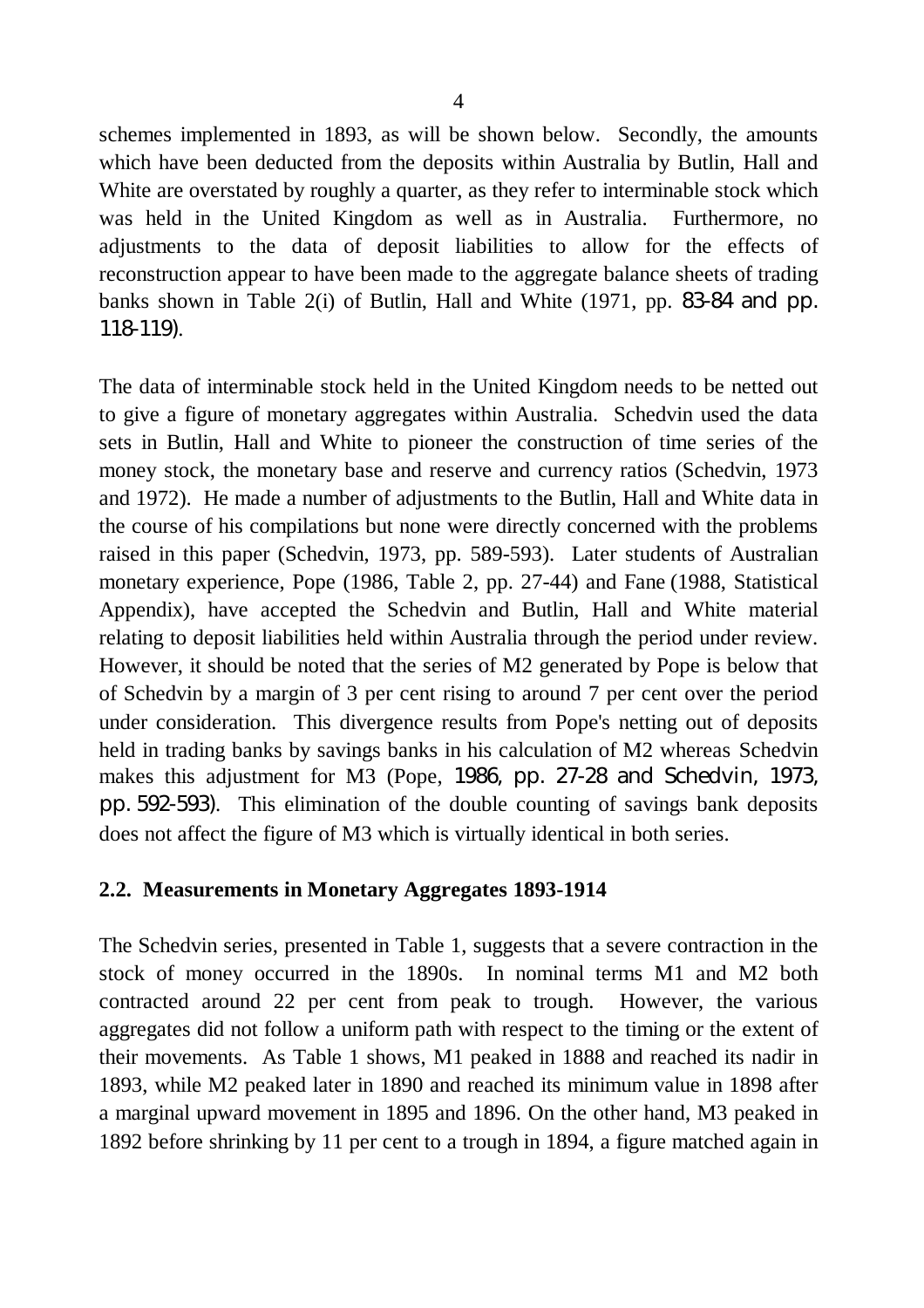1898. Recovery to the previous peak was slow for all monetary aggregates. In nominal terms M1 surpassed its earlier peak figure in 1896, M2 in 1906 and M3 in 1900. The more rapid recovery of the latter resulted from the flight of depositors towards state-owned savings banks whose liabilities were guaranteed by colonial governments.

These data suggest that the contraction in two of the series of monetary aggregates, M1 and M2, predate the bank crashes of 1893. Only M3 peaked immediately before the banking crisis. Why then did monetary aggregates decline? Schedvin offers an explanation of the movements in monetary aggregates with reference to a Cagan-style analysis of changes in high powered money, or the monetary base, and ratios of currency and cash reserves to deposits (Schedvin, 1973, pp. 593-598 and 1972 and Cagan, 1965). The monetary base shrank quickly from £15.930m in 1887 to £3.648m in 1892, while its effect on the money stock was ameliorated to a degree by sharp falls in the reserve ratio from 7.38 per cent in 1887 to -5.22 per cent in 1893. This shift in the reserve ratio was reinforced by a marginal reduction in the currency ratio (Schedvin, 1973, pp. 601-605 and 1972)

Such an explanation clearly suggests that the bank suspensions in 1893 were not the primary cause of the contraction in monetary aggregates. The underlying cause, the shrinkage of the monetary base, predates the bank crashes by a number of years. However, there was a larger decline in all categories of the money stock, M1, M2 and M3, in 1893 than in any other single year. M1 fell nearly 11 per cent, M2 nearly 14 per cent and M3 marginally more than 10 per cent. The thrust of this paper is to argue that the bank crashes had an even more significant impact on broad money aggregates than these annual movements suggest.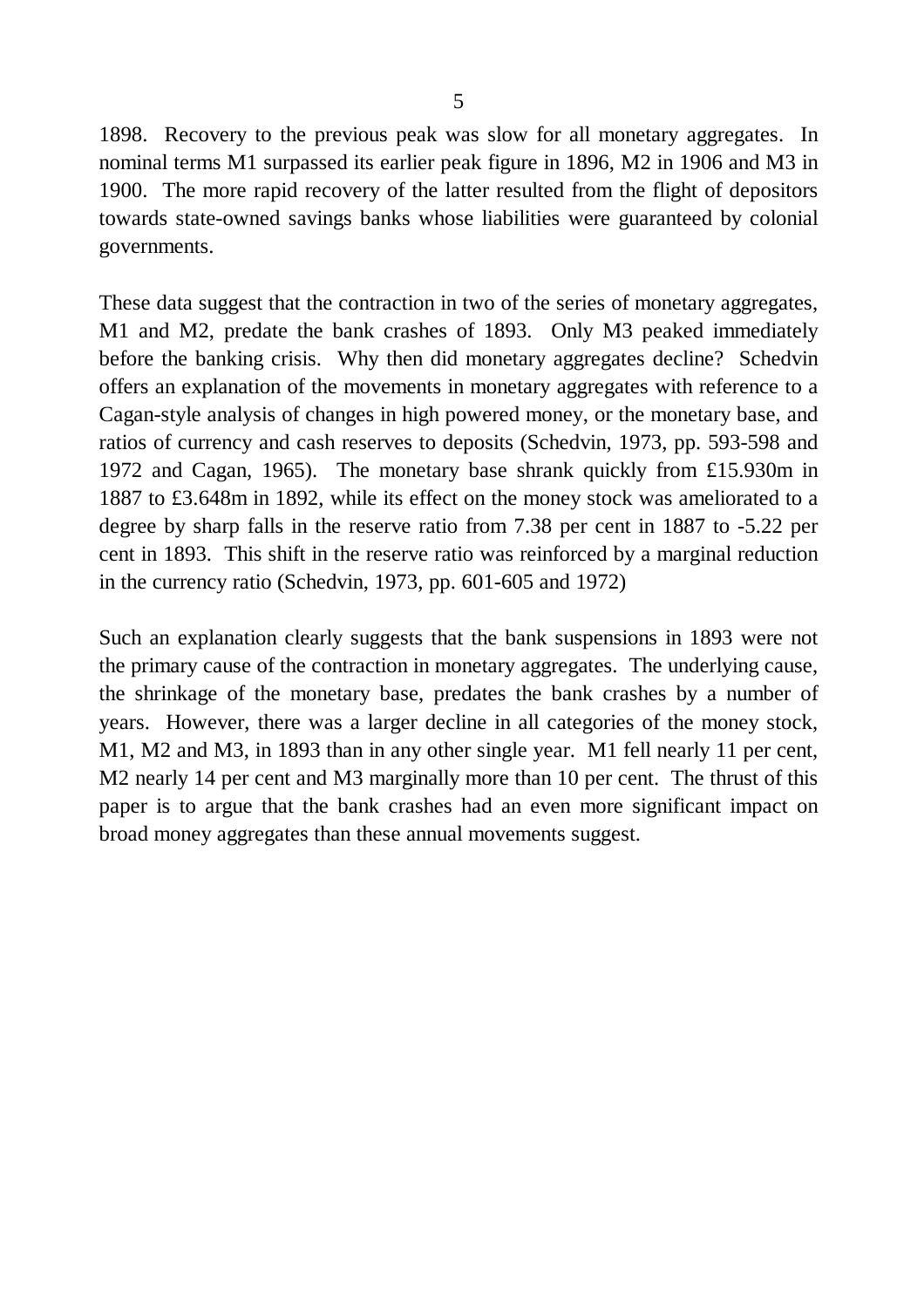|      |        | (fims)         |         |
|------|--------|----------------|---------|
| Dec. | M1     | M <sub>2</sub> | M3      |
| 1888 | 37.948 | 100.775        | 109.479 |
| 1889 | 36.153 | 104.348        | 113.787 |
| 1890 | 37.353 | 108.387        | 118.439 |
| 1891 | 35.197 | 108.232        | 119.572 |
| 1892 | 34.082 | 108.014        | 120.385 |
| 1893 | 30.788 | 94.985         | 109.314 |
| 1894 | 33.341 | 92.962         | 108.663 |
| 1895 | 38.558 | 94.191         | 111.585 |
| 1896 | 42.222 | 95.386         | 113.373 |
| 1897 | 41.717 | 91.875         | 111.399 |
| 1898 | 40.973 | 89.028         | 108.663 |
| 1899 | 46.052 | 94.876         | 116.787 |
| 1900 | 46.688 | 97.609         | 121.856 |
| 1901 | 47.792 | 98.608         | 124.904 |
| 1902 | 48.073 | 100.552        | 128.381 |
| 1903 | 47.387 | 98.912         | 127.646 |
| 1904 | 45.910 | 98.640         | 128.608 |
| 1905 | 47.091 | 105.162        | 135.600 |
| 1906 | 51.641 | 113.895        | 146.455 |
| 1907 | 57.879 | 120.535        | 156.916 |
| 1908 | 57.253 | 121.584        | 161.857 |
| 1909 | 58.279 | 125.856        | 168.665 |
| 1910 | 67.245 | 138.529        | 184.238 |
| 1911 | 77.077 | 154.834        | 206.951 |
| 1912 | 78.385 | 158.958        | 218.229 |
| 1913 | 74.908 | 156.280        | 221.998 |
| 1914 | 83.168 | 168.621        | 239.043 |

**Table 1: Butlin, Hall and White - Based Monetary Aggregates 1888-1914**

*Source:* Schedvin (1972).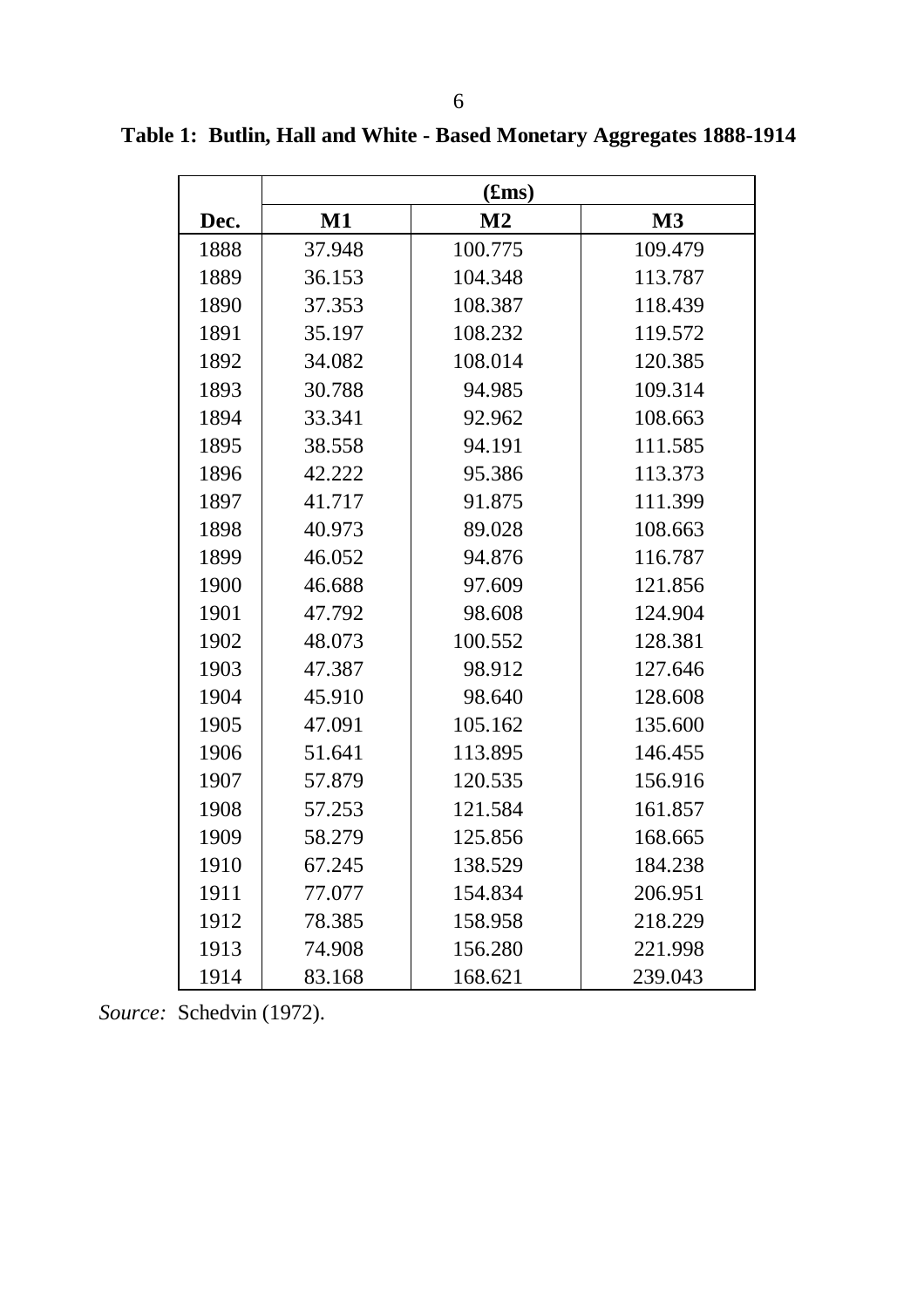## **3. ESTIMATE OF DEPOSIT LIABILITIES CONVERTED TO LONG-DATED MATURITIES 1893-1914**

The purpose of this section of the paper is to provide an estimate of the liabilities incurred under the reconstruction schemes which should be netted out of measures of the money stock within Australia. It should be noted that contemporary estimates of the amounts of liabilities 'locked up' under the reconstruction schemes and the timetable of their repayment were published in the *Australian Trading World* and reprinted in the *Banker's Magazine* (1894, p. 869 and p. 890). These data are deficient in two respects. First, they are based on balance sheet figures which do not show the distribution of those liabilities between Australia and the United Kingdom. Second, the schedule of repayment was based on the schemes of arrangement agreed to in the middle of 1893. The schedule of release of funds did not always follow that laid down in the original schemes. Several banks meet their obligations in a shorter time frame than had been agreed upon. Others extended their timetable of repayments when five of the twelve banks were forced to seek revised schemes of arrangements with their creditors<sup>6</sup>.

The estimates presented below follow the contemporary analysts by using the balance sheet data of individual banks rather than those based on colony and state data. Reconstructed banks usually showed their terminable and interminable deposit stock and deferred deposit receipts as a separate item in their accounts, while nearly all of these liabilities were included as 'deposit liabilities' in the quarterly data published in the various Government Gazettes. In those cases where reconstructed banks did not identify these types of exceptionally long dated liabilities in their accounts it has proved possible to estimate the amounts. The aggregate results for year ended December 1893 to 1914 are shown in Table 2. The data for each bank and the method of estimation are presented in Appendix B.

 $\overline{a}$ 

<sup>6</sup> Those five banks were the Colonial Bank of Australasia, for details see *AIBR* (1895), pp. 364, pp. 431-432 and p. 594; English, Scottish and Australian Bank, for details see *AIBR* (1895), p. 796; (1896), pp. 113-114, p. 179 and p. 333 and (1896), pp. 417-418; Commercial Bank of Australia, for details see *AIBR* (1896), pp. 587 and pp. 671-672 and (1897), p. 84; Australian Joint Stock Bank, for details see *AIBR* (1897), pp. 228, pp. 318-321 and pp. 393-395; Queensland National bank, for details see *AIBR* (1896), pp. 783-785 and pp. 820-822 and (1897), pp. 6-7, pp. 68-69 and pp. 96-97 and (1897), pp. 167, pp. 214-216, pp. 231-242 and pp. 322-323.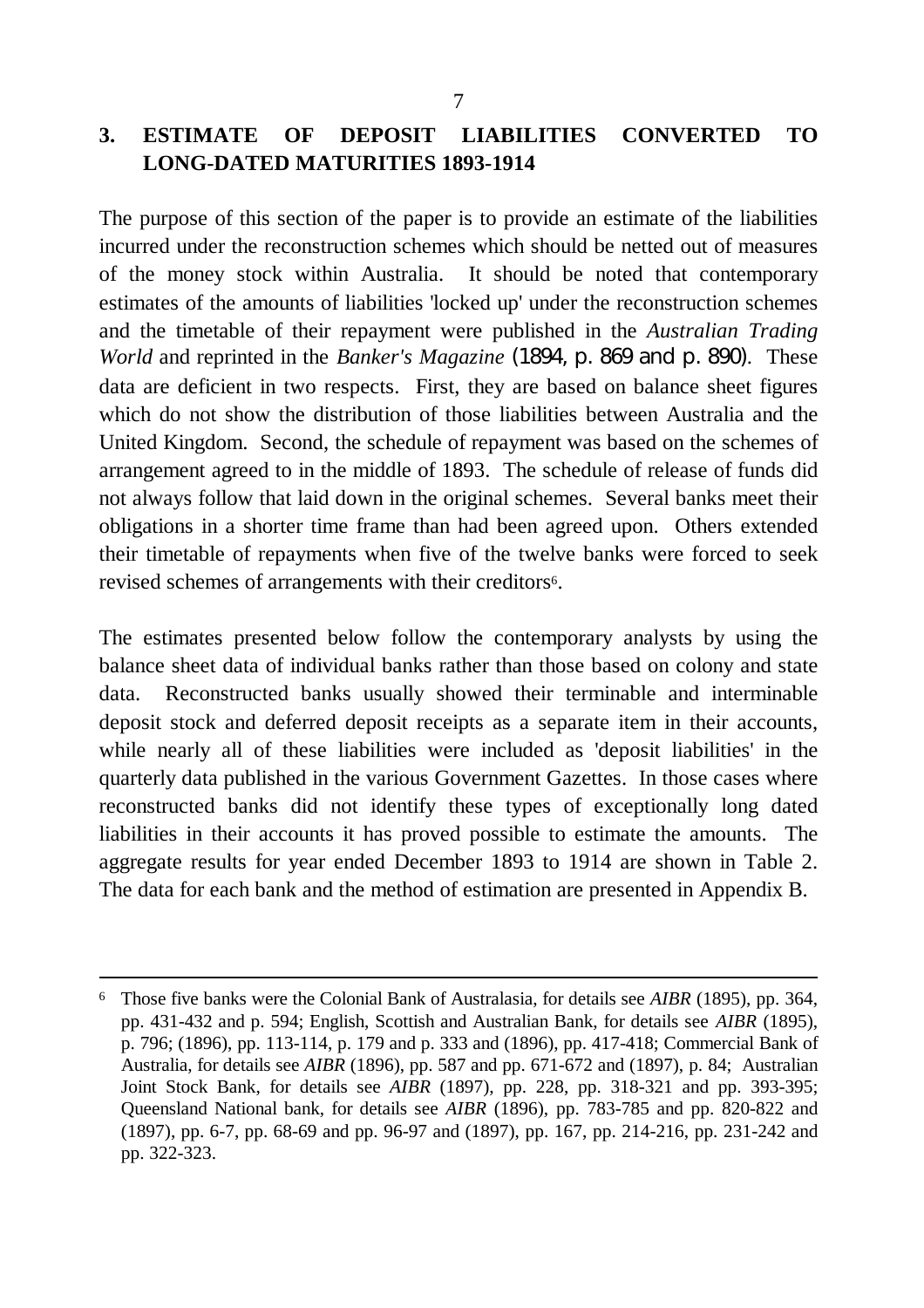However, the use of balance sheet data in Table 2 presents a problem insofar as nearly all the banks in question had assets and liabilities beyond Australia. Indeed, Australian banks had aggressively raised deposits in the United Kingdom during the 1880s so that in 1893 they comprised around £37m<sup>7</sup> or more than a third of all deposits held. However, there were marked differences between banks in their reliance on this market<sup>8</sup>. An Australian series of deferred liabilities has been constructed by subtracting an estimate of each of the reconstructed banks' United Kingdom liabilities incurred under its reconstruction scheme from its aggregate figure. An all reconstructed bank series has been generated by summing the individual data sets.

The method of estimation was to establish a benchmark figure of British deposits for each of the reconstructed banks. A statement of deposit liabilities in the United Kingdom at the time of suspension was often reported to the shareholders and creditors during the reconstruction process<sup>9</sup>. These data of United Kingdom deposits have been converted to a percentage of the deposits of the unsecured creditors of each bank falling under the reconstruction arrangement.

It has been assumed that all deposits held in the United Kingdom would have been fixed term and so subject to the scheme of arrangement. This assumption inflates the weight of Australian banks' United Kingdom deposits as they did accept current account<sup>10</sup> and government deposits in London which generally fell outside the reconstruction schemes. It is also assumed that depositors in the United Kingdom would have chosen to take up preference shares in similar proportions to Australian

 $\overline{a}$ 

<sup>7</sup> Estimate from *AIBR* (1893), p. 586. See also Boehm (1971), Table 47, p. 199.

<sup>8</sup> Boehm (1971), Table 65, pp. 272-273. Estimates of the deposits held in the United Kingdom by the banks which reconstructed are given by Cork (1894), p. 216.

<sup>9</sup> Australian Joint Stock Bank, *AIBR* (1893), pp. 331-332; Bank of North Queensland, *AIBR* (1893), p. 335; Bank of Victoria, *AIBR* (1893), p. 335; City of Melbourne Bank, *AIBR* (1893), p. 336; Colonial Bank of Australasia, *AIBR* (1893), p. 581; Commercial Bank of Australia, *AIBR* (1893), p. 241; Commercial Banking Company of Sydney, *AIBR* (1893), p. 335; English, Scottish and Australian Bank, *AIBR* (1893), p. 243; London Bank of Australia, *AIBR* (1893), p. 332; National Bank of Australasia, *AIBR* (1893), p. 695; Queensland National Bank, *AIBR* (1893), p. 335 and p. 775; Royal Bank of Queensland, *AIBR* (1893), p. 618.

<sup>10</sup> The National Bank of Australasia had small current account deposits in London when it suspended. See *AIBR* (1893), p. 695.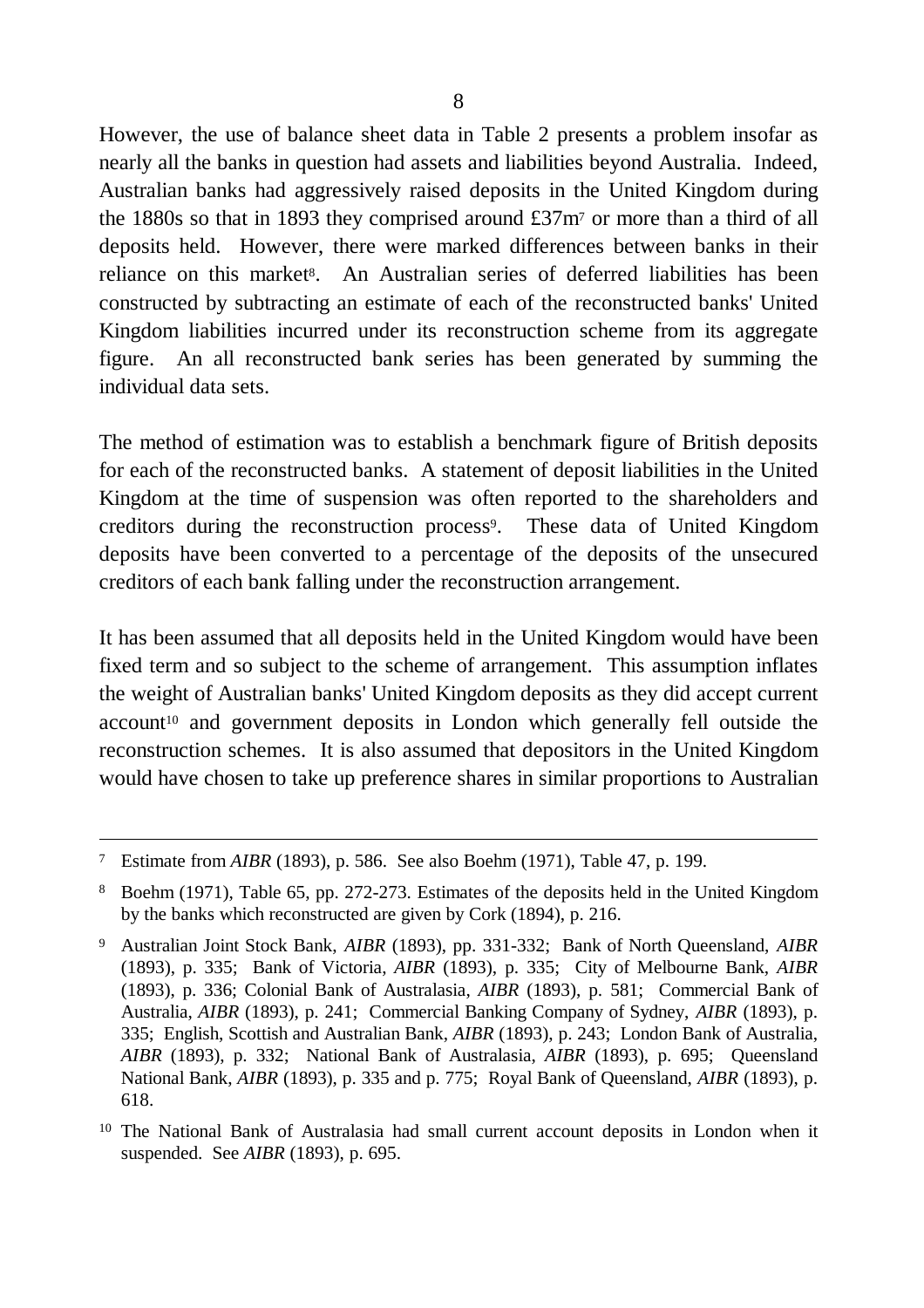deposit holders, and that the repayment schedules would have been the same for both classes of depositor.

|      |                    | (fims)                    |
|------|--------------------|---------------------------|
|      |                    | <b>Net of 'Other</b>      |
| Dec. | Total <sup>1</sup> | Liabilities' <sup>2</sup> |
| 1893 | 57.048             | 55.768                    |
| 1894 | 49.800             | 47.325                    |
| 1895 | 38.149             | 35.772                    |
| 1896 | 32.865             | 30.567                    |
| 1897 | 28.749             | 25.481                    |
| 1898 | 26.834             | 23.620                    |
| 1899 | 22.756             | 19.530                    |
| 1900 | 20.114             | 16.867                    |
| 1901 | 18.593             | 15.327                    |
| 1902 | 17.768             | 14.486                    |
| 1903 | 17.063             | 13.880                    |
| 1904 | 16.628             | 13.411                    |
| 1905 | 15.405             | 12.198                    |
| 1906 | 14.726             | 11.483                    |
| 1907 | 14.028             | 10.725                    |
| 1908 | 13.662             | 10.290                    |
| 1909 | 13.098             | 9.747                     |
| 1910 | 10.378             | 6.972                     |
| 1911 | 9.488              | 6.012                     |
| 1912 | 8.868              | 5.320                     |
| 1913 | 8.615              | 4.942                     |
| 1914 | 7.404              | 3.802                     |

# **Table 2: Trading Bank Deposits Converted To Deferred Deposit Receipts, Debentures and Inscribed Deposit Stock 1893-1914**

*Source:* **<sup>1</sup>**As described in text and Appendix B.

**<sup>2</sup>**Total less sums identified in Appendix A as 'other liabilities'.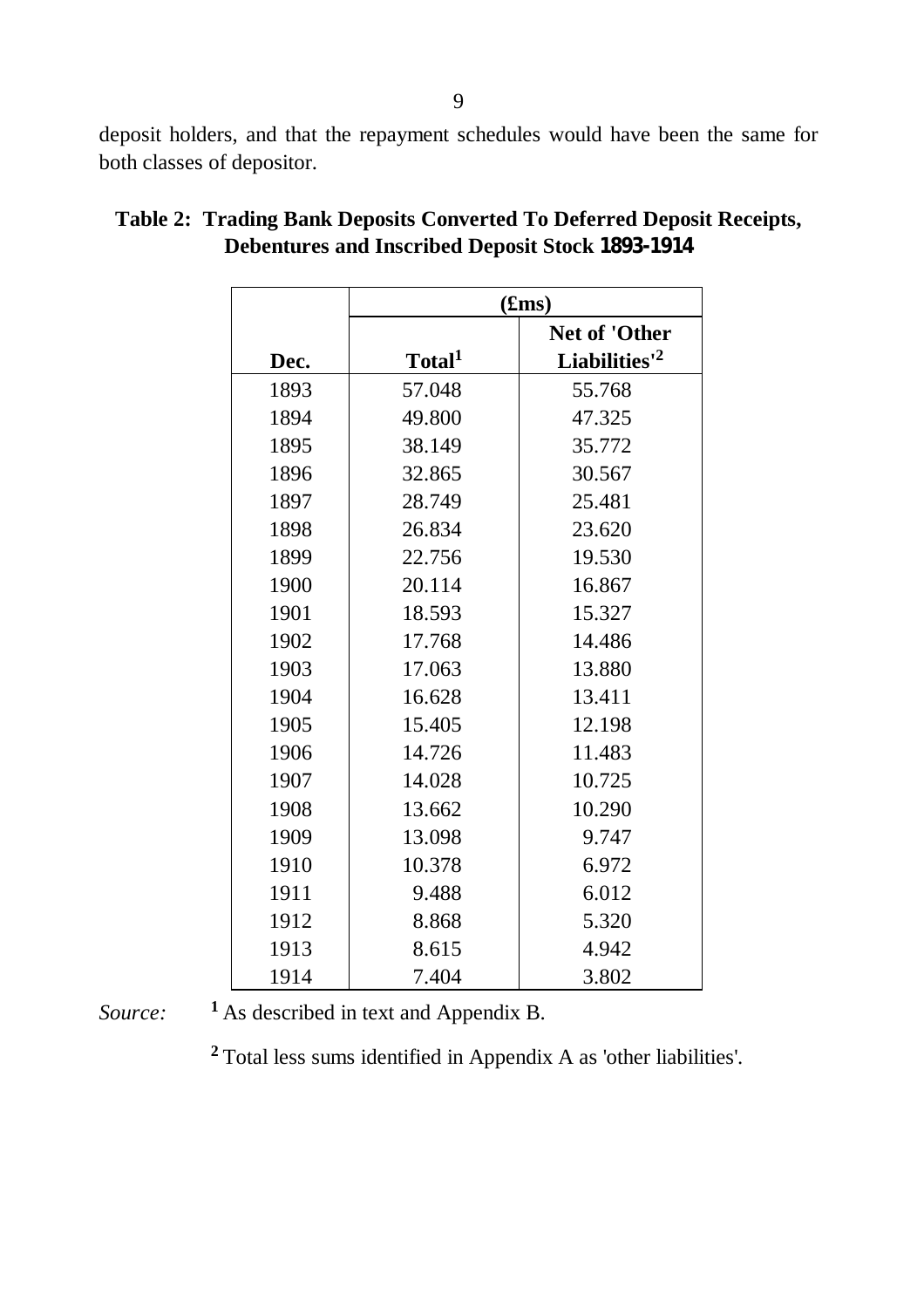|      |                 | (fims)               |
|------|-----------------|----------------------|
|      | <b>Column 1</b> | <b>Column 2</b>      |
|      |                 | Net of 'Other        |
|      |                 | Liabilities' held in |
| Dec. | <b>Total</b>    | <b>Australia</b>     |
| 1893 | 37.897          | 38.074               |
| 1894 | 32.615          | 32.015               |
| 1895 | 24.527          | 23.915               |
| 1896 | 20.929          | 20.323               |
| 1897 | 17.897          | 15.820               |
| 1898 | 16.617          | 14.572               |
| 1899 | 13.948          | 11.948               |
| 1900 | 12.012          | 10.035               |
| 1901 | 11.057          | 9.102                |
| 1902 | 10.564          | 8.636                |
| 1903 | 10.172          | 8.181                |
| 1904 | 9.927           | 7.970                |
| 1905 | 9.290           | 7.348                |
| 1906 | 8.984           | 7.062                |
| 1907 | 8.601           | 6.729                |
| 1908 | 8.420           | 6.609                |
| 1909 | 8.125           | 6.323                |
| 1910 | 6.651           | 4.902                |
| 1911 | 6.187           | 4.514                |
| 1912 | 5.907           | 4.283                |
| 1913 | 5.779           | 4.263                |
| 1914 | 5.234           | 3.678                |

# **Table 3: Trading Bank Deferred Deposits, Debentures and Inscribed Deposit Stock held in Australia 1893-1914**

*Source:* As described in text and Appendix C.

'Other liabilities' held in Australia are calculated by using a weighted average of the Australian and United Kingdom liabilities of the Colonial Bank of Australasia, English, Scottish and Australian Bank and Queensland National Bank.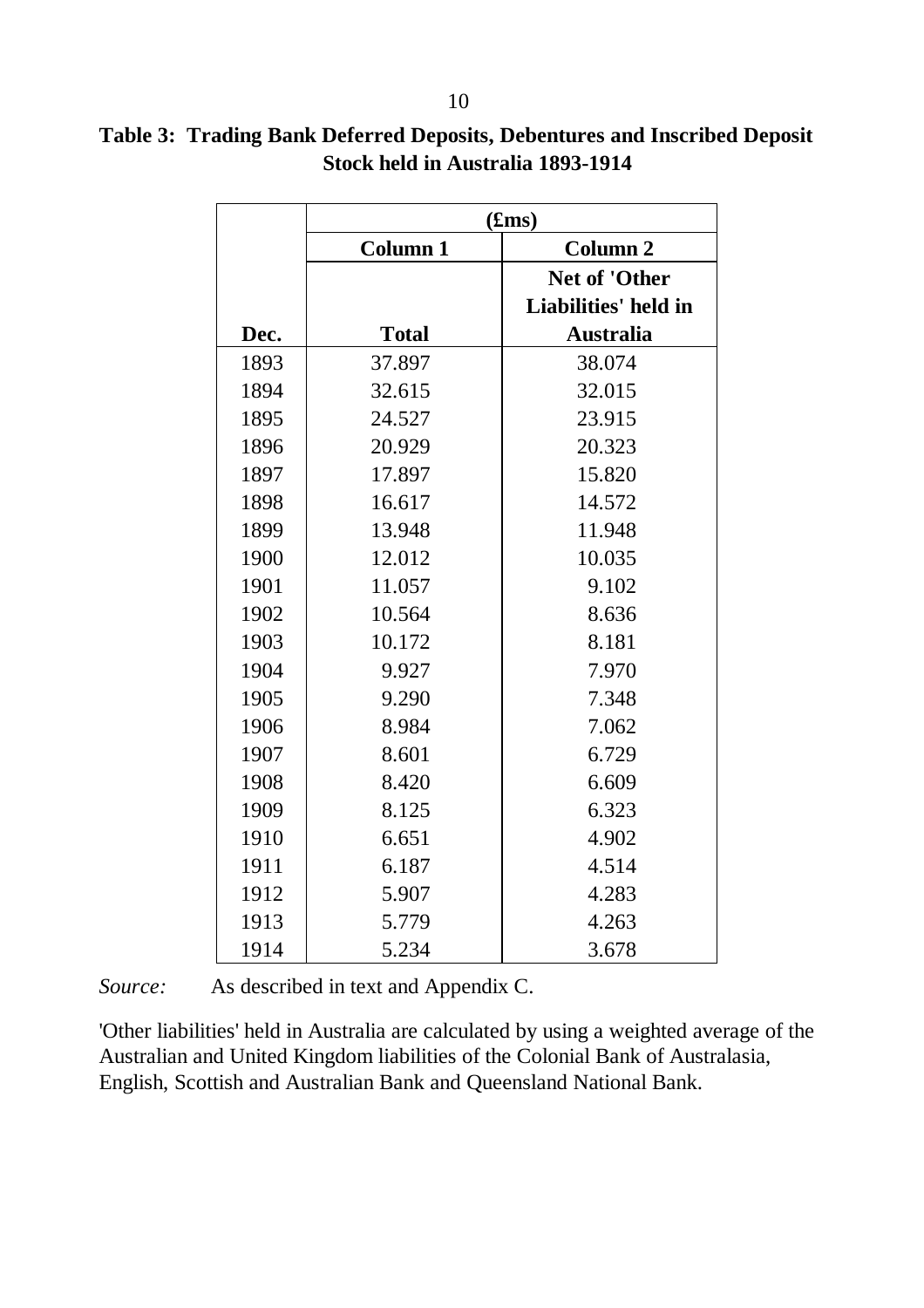The figures of United Kingdom deposits given for the City Bank of Melbourne, the Commercial Bank of Australia and the London Bank of Australia are implausibly high. City Bank of Melbourne, the Commercial Bank of Australia and the London Bank of Australia are implausibly high. In all cases they exceed the total of deposits brought under those banks' schemes of arrangement. Estimates of United Kingdom deposits of these banks have been calculated as a proportion of their total deposit liabilities at time of suspension. The 1893 ratios of the Australian-United Kingdom split of deferred deposits and inscribed stock have been applied to each of the annual figures. The aggregated results are shown in Table 3 and the detailed estimates for each bank are included in Appendix C.

# **4. ALTERNATIVE SERIES OF MONETARY AGGREGATES WITHIN AUSTRALIA 1893-1914**

Having estimated the amount of deposits 'locked up' under the various schemes of arrangement it is possible to present an alternative series of monetary aggregates net of such liabilities. The data must be treated with caution. Even M1, currency in the hands of the public and current accounts in trading banks, is subject to biases. As noted above, the estimates of currency in the hands of the public in the 1890s rest on a projection of post-1900 per capita figures. Hoarding during the panic would not be reflected in the series being used. On the other hand, the current account figure is overstated to an unknown extent as most current accounts were swept into reconstruction schemes at their formation although they were released considerably faster than were fixed deposits<sup>11</sup>.

It is now possible to compare the revised estimate of monetary aggregates with the series produced by Schedvin. Netting out the deposits locked up in long dated liabilities and stock suggests a significantly more severe contraction in monetary aggregates than the earlier series shows. Table 4 shows that the contraction is centred on the year 1893 when M2 falls by more than 47 per cent and M3 shrinks by 41 per cent. While the extent of the decline in monetary aggregates is far greater than that shown by the series based on the Butlin, Hall and White data, the length of time taken to rebuild monetary aggregates is virtually identical.

 $\overline{a}$ 

<sup>11</sup> See 'Special Terms to Current Account Depositors' in 'Synopsis of the Schemes of Banking Reconstruction', *AIBR* (1893) pp. 766-769.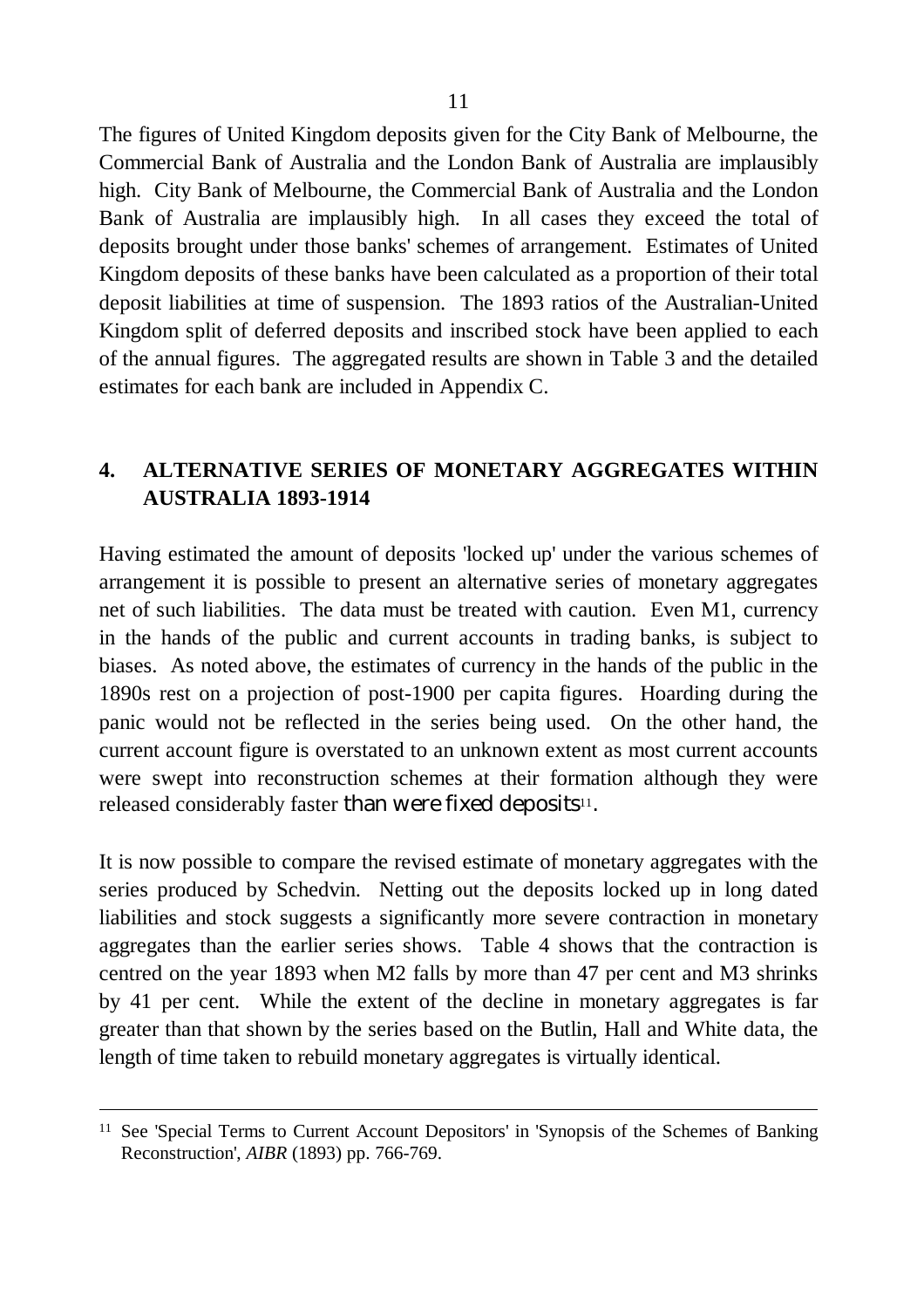|      |        | (fims)         |         |
|------|--------|----------------|---------|
| Dec. | $M1$   | M <sub>2</sub> | M3      |
| 1890 | 37.353 | 108.387        | 118.439 |
| 1891 | 35.197 | 108.232        | 119.572 |
| 1892 | 34.082 | 108.014        | 120.385 |
| 1893 | 30.788 | 56.911         | 71.240  |
| 1894 | 33.341 | 60.947         | 76.648  |
| 1895 | 38.558 | 70.276         | 87.670  |
| 1896 | 42.222 | 75.063         | 93.050  |
| 1897 | 41.717 | 76.055         | 95.579  |
| 1898 | 40.973 | 74.456         | 94.091  |
| 1899 | 46.052 | 82.928         | 104.839 |
| 1900 | 46.688 | 87.574         | 111.821 |
| 1901 | 47.792 | 89.506         | 115.802 |
| 1902 | 48.073 | 91.916         | 119.745 |
| 1903 | 47.387 | 90.731         | 119.466 |
| 1904 | 45.910 | 90.670         | 120.638 |
| 1905 | 47.091 | 97.814         | 128.252 |
| 1906 | 51.641 | 106.833        | 139.393 |
| 1907 | 57.879 | 113.806        | 150.187 |
| 1908 | 57.253 | 114.975        | 155.248 |
| 1909 | 58.279 | 119.533        | 162.342 |
| 1910 | 67.245 | 133.627        | 179.336 |
| 1911 | 77.077 | 150.320        | 202.437 |
| 1912 | 78.385 | 154.675        | 213.946 |
| 1913 | 74.908 | 152.017        | 217.735 |
| 1914 | 83.168 | 164.943        | 235.365 |

**Table 4: Estimates of Revised Monetary Aggregates, M1, M2 and M3, Australia 1890-1914**

- **M1** Currency plus trading bank demand deposits. Schedvin (1972).
- **M2** Currency plus trading bank demand and time deposits. Schedvin (1972) series less data in Column 2, Table 3.
- **M3** Currency plus all trading bank and net savings bank deposits. Schedvin (1972) series less data in Column 2, Table 3.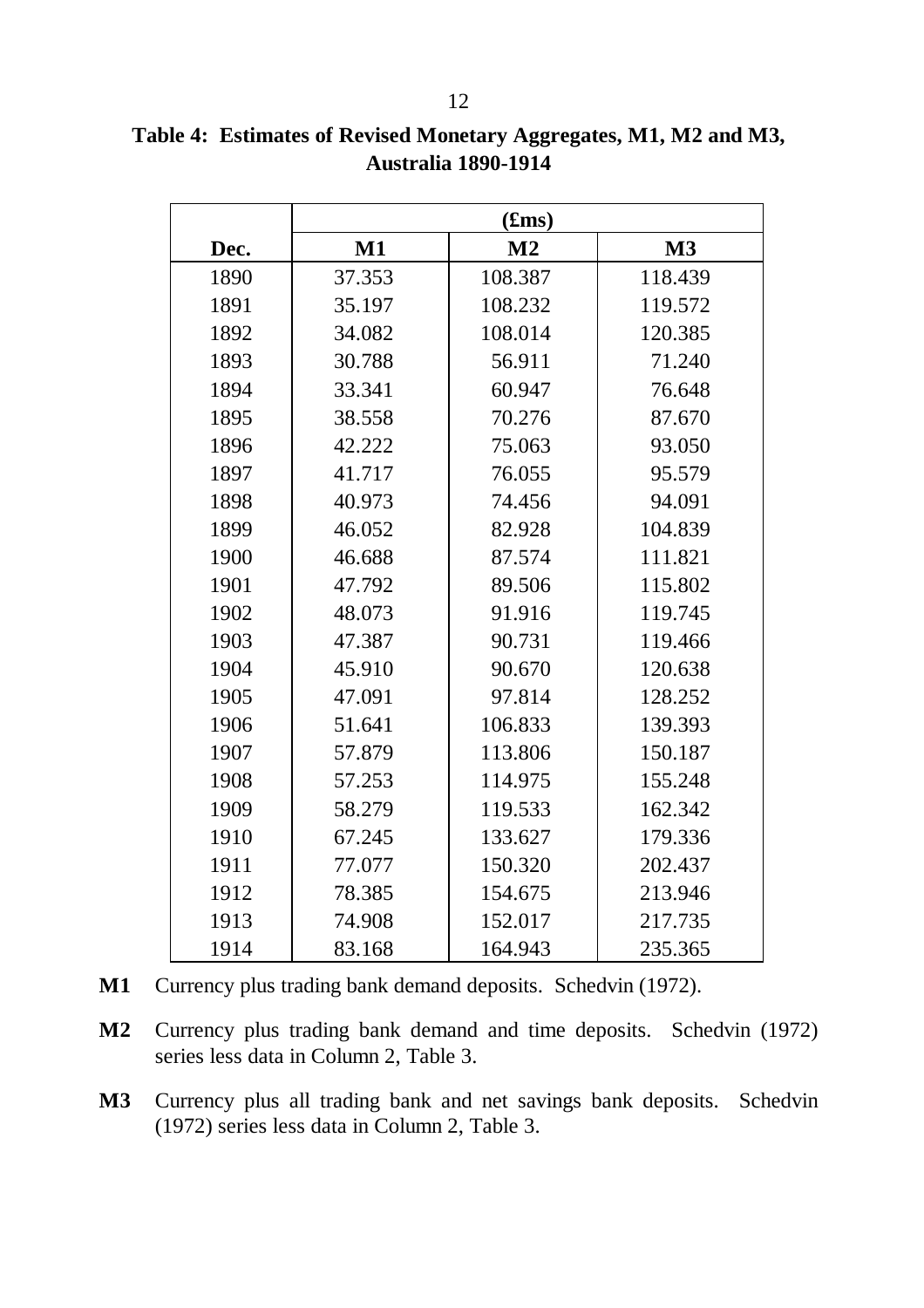#### **5. LIQUIDITY OF LONG-DATED BANK LIABILITIES**

It was argued above that the long-dated deposit receipts and deposit stock should be netted out from the money stock in view of the extension of the maturity of these liabilities. The series of M2 and M3 presented above in Table 4 represent the lower bound of monetary aggregates. While these 1893 bank deposits were 'locked up' as a different type of liability, they might still be considered as part of the stock of money. They possessed a degree of liquidity from late 1893 as a secondary market sprang up in these claims. Bank deposit receipts and stocks were traded on the Sydney Stock Exchange by September while these securities were placed on the official lists of the Sydney and Melbourne exchanges in December. The Official List of the Stock Exchange of Melbourne indicates that these stocks were traded on a daily basis in the first week of December<sup>12</sup>. A number of banks accepted deposit receipts at face value in settlement of their customers' outstanding debts. Private investors entered the market, particularly as rates offered by trading banks on their 24 month term deposits fell from 5 per cent in August 1893 to 3 per cent by October 1894 (Butlin et. al., 1971, Table 51 p. 494). Investment in deferred deposit receipts paying 4.5 per cent and debentures and stock paying between 4 and 4.5 per cent offered attractive yields if these liabilities could be purchased at a discount to their face value.

It has been possible to calculate the 'market value' of the outstanding liabilities of each bank at December of each year by multiplying the figures shown in Appendix C by the published price13. The resulting 'market value' series, shown in Table 5 (details for individual banks appear in Appendix D), is a weighted average of the individual bank series. This series could be analogous to the value of certificates of deposit and so included as part of monetary aggregates. It is clear that these assets were not as 'liquid' as bank deposit liabilities insofar as there was a spread between bid and ask prices. Furthermore, the instability and unpredictability of the means suggests a level of uncertainty about market price (Juttner 1987, pp. 86-87).

l

<sup>12</sup> For an account of the market see *AIBR* (1893), pp. 858, p. 1088 and p. 1101 and (1895), pp. 81, pp. 149-150 and p. 163. Official List of the Stock Exchange of Melbourne held in University of Melbourne Archives.

<sup>&</sup>lt;sup>13</sup> Price data was collected as quoted for December of each year where possible. If no quotation was available for that month the nearest date on either side was used. Prices were drawn from those quoted in the monthly stock exchange list in the *AIBR* and the annual survey of the Stock Exchange of Melbourne as reported in the *Argus* and *Age* newspapers.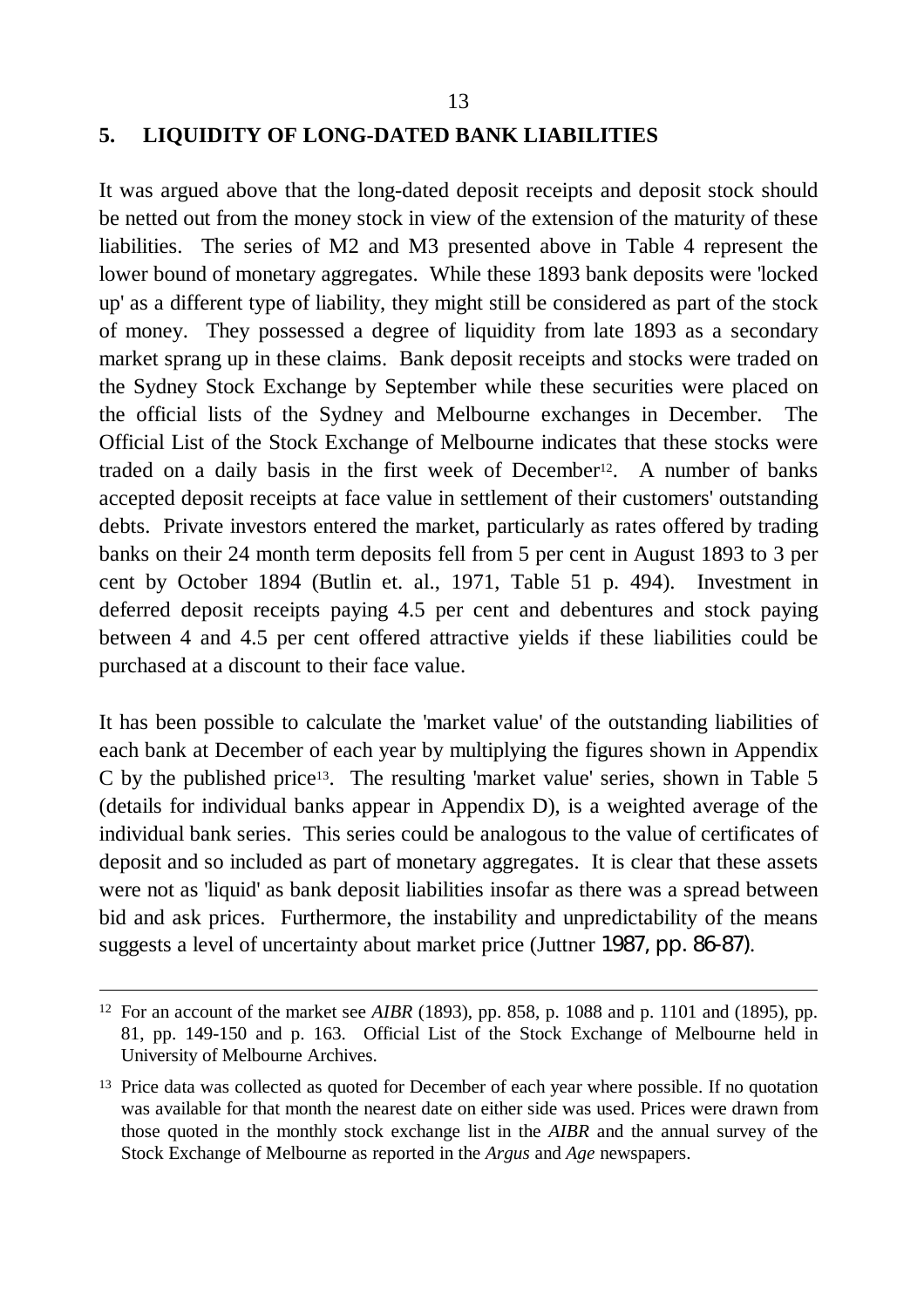|      | (fims)          |                 |                 |                 |  |  |  |  |  |  |  |  |
|------|-----------------|-----------------|-----------------|-----------------|--|--|--|--|--|--|--|--|
|      | <b>Column 1</b> | <b>Column 2</b> | <b>Column 3</b> | <b>Column 4</b> |  |  |  |  |  |  |  |  |
|      | 'Face Value'    | 'Market         | <b>Ratio:</b>   | 'Net Market     |  |  |  |  |  |  |  |  |
|      |                 | Value'          | 'Market         | Value'          |  |  |  |  |  |  |  |  |
|      |                 |                 | Value' to       |                 |  |  |  |  |  |  |  |  |
| Dec. |                 |                 | 'Face Value'    |                 |  |  |  |  |  |  |  |  |
| 1893 | 37.897          | 29.075          | 0.7672          | 28.092          |  |  |  |  |  |  |  |  |
| 1894 | 32.615          | 25.443          | 0.7801          | 23.733          |  |  |  |  |  |  |  |  |
| 1895 | 24.527          | 19.225          | 0.7838          | 17.676          |  |  |  |  |  |  |  |  |
| 1896 | 20.929          | 16.623          | 0.7943          | 14.819          |  |  |  |  |  |  |  |  |
| 1897 | 17.897          | 13.021          | 0.7276          | 11.074          |  |  |  |  |  |  |  |  |
| 1898 | 16.617          | 12.844          | 0.7728          | 10.725          |  |  |  |  |  |  |  |  |
| 1899 | 13.948          | 10.728          | 0.7691          | 8.443           |  |  |  |  |  |  |  |  |
| 1900 | 12.012          | 9.398           | 0.7824          | 6.878           |  |  |  |  |  |  |  |  |
| 1901 | 10.955          | 7.808           | 0.7127          | 5.556           |  |  |  |  |  |  |  |  |
| 1902 | 10.564          | 6.829           | 0.6464          | 4.793           |  |  |  |  |  |  |  |  |
| 1903 | 10.172          | 7.062           | 0.6943          | 4.951           |  |  |  |  |  |  |  |  |
| 1904 | 9.927           | 7.044           | 0.7096          | 4.868           |  |  |  |  |  |  |  |  |
| 1905 | 9.290           | 7.061           | 0.7601          | 4.624           |  |  |  |  |  |  |  |  |
| 1906 | 8.984           | 7.590           | 0.8448          | 4.889           |  |  |  |  |  |  |  |  |
| 1907 | 8.601           | 6.898           | 0.8020          | 4.105           |  |  |  |  |  |  |  |  |
| 1908 | 8.420           | 6.387           | 0.7586          | 3.621           |  |  |  |  |  |  |  |  |
| 1909 | 8.125           | 6.303           | 0.7758          | 3.471           |  |  |  |  |  |  |  |  |
| 1910 | 6.651           | 5.807           | 0.8731          | 2.790           |  |  |  |  |  |  |  |  |
| 1911 | 6.187           | 5.386           | 0.8705          | 2.335           |  |  |  |  |  |  |  |  |
| 1912 | 5.907           | 4.799           | 0.8124          | 1.923           |  |  |  |  |  |  |  |  |
| 1913 | 5.779           | 4.599           | 0.7958          | 1.652           |  |  |  |  |  |  |  |  |
| 1914 | 5.234           | 3.961           | 0.7568          | 1.181           |  |  |  |  |  |  |  |  |

**Table 5: 'Market Value' of Deferred Deposit Receipts and Inscribed Deposit Stock within Australia 1893-1914**

*Source*: Column 1. 'Face Value' - Table 3.

Column 2. 'Market Value' - Appendix D.

Column 4. 'Net Market Value' less market value of 'other liabilities'.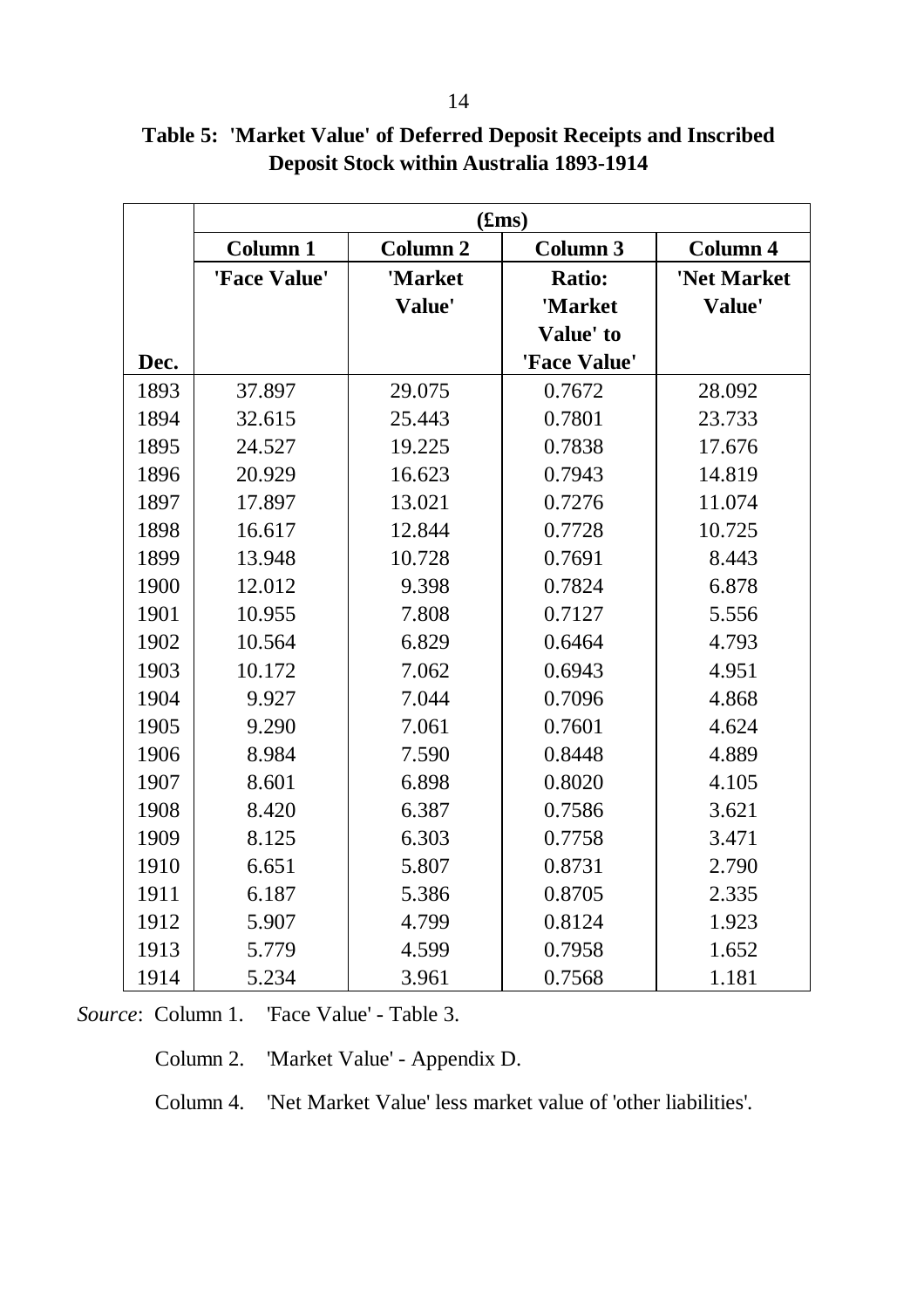|      |         | (fims)  |
|------|---------|---------|
| Dec. | $M2*$   | $M3*$   |
| 1890 | 108.387 | 118.439 |
| 1891 | 108.232 | 119.572 |
| 1892 | 108.014 | 120.385 |
| 1893 | 85.003  | 99.332  |
| 1894 | 84.680  | 100.381 |
| 1895 | 87.952  | 105.346 |
| 1896 | 89.882  | 107.869 |
| 1897 | 87.129  | 106.653 |
| 1898 | 85.181  | 104.816 |
| 1899 | 91.371  | 113.282 |
| 1900 | 94.452  | 118.699 |
| 1901 | 95.244  | 121.460 |
| 1902 | 96.709  | 124.538 |
| 1903 | 95.682  | 124.417 |
| 1904 | 95.538  | 125.506 |
| 1905 | 102.438 | 132.876 |
| 1906 | 111.722 | 144.282 |
| 1907 | 117.911 | 154.292 |
| 1908 | 118.596 | 158.869 |
| 1909 | 123.004 | 165.813 |
| 1910 | 136.417 | 182.126 |
| 1911 | 152.655 | 204.772 |
| 1912 | 156.598 | 215.869 |
| 1913 | 153.669 | 219.387 |
| 1914 | 166.124 | 236.546 |

**Table 6: Estimates of Revised Monetary Aggregates, M2 and M3 Including 'Market Value' of Deferred Deposit Receipts and Stock 1890-1914**

*Source:* Adding 'market value' given in Table 5 *less* the market value of 'other liabilities' to M2 and M3 as shown in Table 4.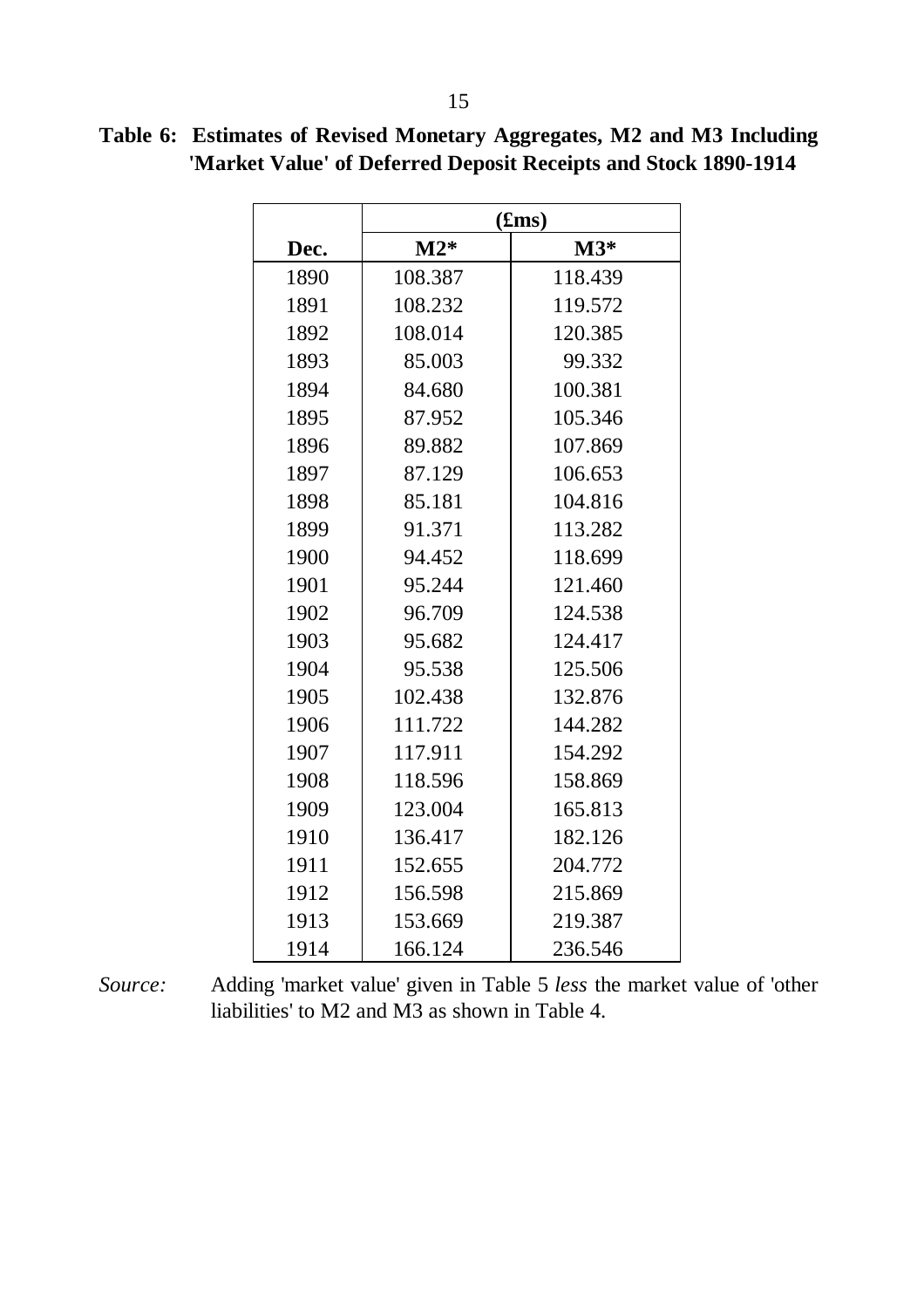While no data on the volume of trades are available, it is likely that the market was 'thin'. Accepting these caveats, including this estimate of the value of the 'certificates of deposit' to the currency in the hands of the public and the unencumbered deposits held by trading banks within Australia would provide a generous upper bound for estimate of the stock of money from 1893 until 1914. The resulting series is shown in Table 6.

Even this upper bound calculation of  $M2^*$  and  $M3^*$  suggest a more severe contraction in monetary aggregates than the series produced by Schedvin. M2\* contracted by 23 per cent in 1893 while M3\* fell by 17.5 per cent over the same year. Once again, there was little difference between this and the other series with respect to the number of years elapsed before the earlier peaks were matched in nominal terms.

### **6. CONCLUSIONS**

 $\overline{a}$ 

The revised series of monetary aggregates presented in this paper suggest a monetary contraction of unparalleled proportions in Australian history<sup>14</sup>. During the 1930s depression M3 fell by 13.33 per cent from its peak in the second quarter of 1928 to the third quarter of 1931. It had recovered to the 1928 figure in nominal terms by the second quarter in 1936 (Schedvin, 1970, pp. 203-210 and Appendix C, Table C-1, pp. 384-387). The contractions of broad money aggregates in 1946, 1952 and 1956 were minor by comparison and all had been recovered within the next year (Pope, 1986, Table 2). The relative magnitude of the monetary disturbance of the 1890s raises the question about the relationship between movements in monetary aggregates and the real economy in Australia from the banking crisis up until World War I.

<sup>14</sup> Juttner (1987) presents an annual series of M1 percentage change from 1900 to 1984, p. 84.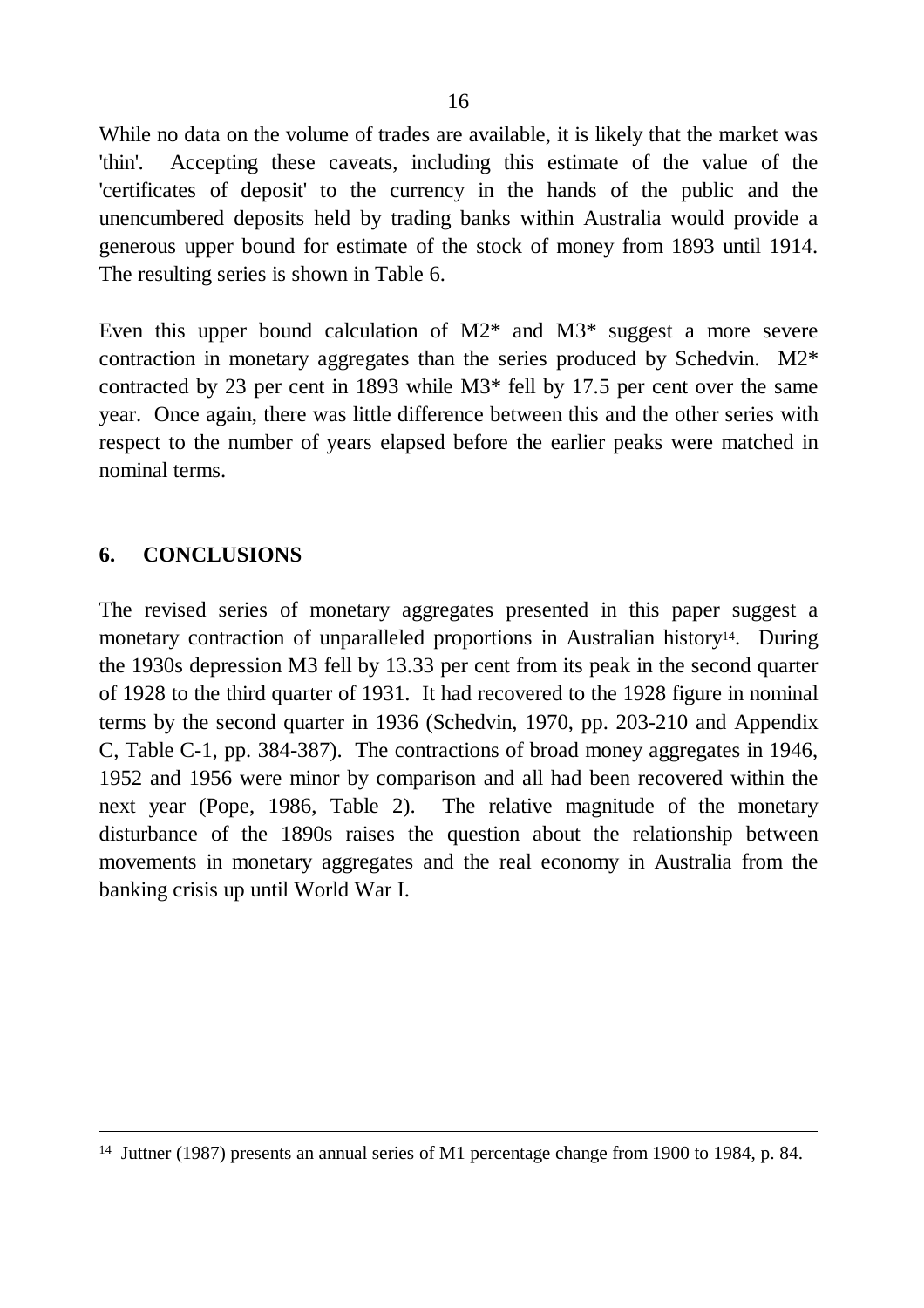|      |                 | (fims)              |            |                 |                    |  |  |  |  |  |  |  |  |
|------|-----------------|---------------------|------------|-----------------|--------------------|--|--|--|--|--|--|--|--|
|      | <b>Column 1</b> | Column <sub>2</sub> | Column 3   | <b>Column 4</b> | <b>Column 5</b>    |  |  |  |  |  |  |  |  |
|      |                 |                     |            |                 | <b>Other</b>       |  |  |  |  |  |  |  |  |
| Dec. | <b>CBA</b>      | ES&A                | <b>QNB</b> | <b>Total</b>    | <b>Liabilities</b> |  |  |  |  |  |  |  |  |
| 1893 | 0.871           |                     |            | 0.871           | 1.280              |  |  |  |  |  |  |  |  |
| 1894 | 0.076           | 3.082               |            | 3.158           | 2.475              |  |  |  |  |  |  |  |  |
| 1895 | 0.025           | 3.042               |            | 3.067           | 2.377              |  |  |  |  |  |  |  |  |
| 1896 |                 | 2.979               |            | 2.979           | 2.298              |  |  |  |  |  |  |  |  |
| 1897 |                 | 2.884               | 3.117      | 6.001           | 3.268              |  |  |  |  |  |  |  |  |
| 1898 |                 | 2.787               | 3.117      | 5.904           | 3.214              |  |  |  |  |  |  |  |  |
| 1899 |                 | 2.749               | 3.117      | 5.866           | 3.226              |  |  |  |  |  |  |  |  |
| 1900 |                 | 2.742               | 3.117      | 5.859           | 3.247              |  |  |  |  |  |  |  |  |
| 1901 |                 | 2.733               | 3.117      | 5.850           | 3.266              |  |  |  |  |  |  |  |  |
| 1902 |                 | 2.712               | 3.117      | 5.829           | 3.282              |  |  |  |  |  |  |  |  |
| 1903 |                 | 2.699               | 3.117      | 5.816           | 3.183              |  |  |  |  |  |  |  |  |
| 1904 |                 | 2.690               | 3.117      | 5.807           | 3.217              |  |  |  |  |  |  |  |  |
| 1905 |                 | 2.682               | 3.117      | 5.799           | 3.227              |  |  |  |  |  |  |  |  |
| 1906 |                 | 2.673               | 3.117      | 5.790           | 3.243              |  |  |  |  |  |  |  |  |
| 1907 |                 | 2.664               | 3.117      | 5.781           | 3.303              |  |  |  |  |  |  |  |  |
| 1908 |                 | 2.654               | 3.117      | 5.771           | 3.372              |  |  |  |  |  |  |  |  |
| 1909 |                 | 2.644               | 3.092      | 5.736           | 3.351              |  |  |  |  |  |  |  |  |
| 1910 |                 | 2.632               | 3.092      | 5.724           | 3.406              |  |  |  |  |  |  |  |  |
| 1911 |                 | 2.621               | 3.092      | 5.713           | 3.496              |  |  |  |  |  |  |  |  |
| 1912 |                 | 2.607               | 3.092      | 5.699           | 3.548              |  |  |  |  |  |  |  |  |
| 1913 |                 | 2.591               | 3.092      | 5.683           | 3.673              |  |  |  |  |  |  |  |  |
| 1914 |                 | 2.576               | 3.092      | 5.668           | 3.602              |  |  |  |  |  |  |  |  |

# **APPENDIX A: INTERMINABLE STOCK AND 'OTHER LIABILITIES' 1893-1914**

*Source:* Columns 1, 2, 3 data taken from balance sheets of Colonial Bank of Australasia, English, Scottish and Australian Bank and Queensland National Bank as published in *AIBR*. Column 5, as shown in Table 12, Butlin Hall and White, December Quarter.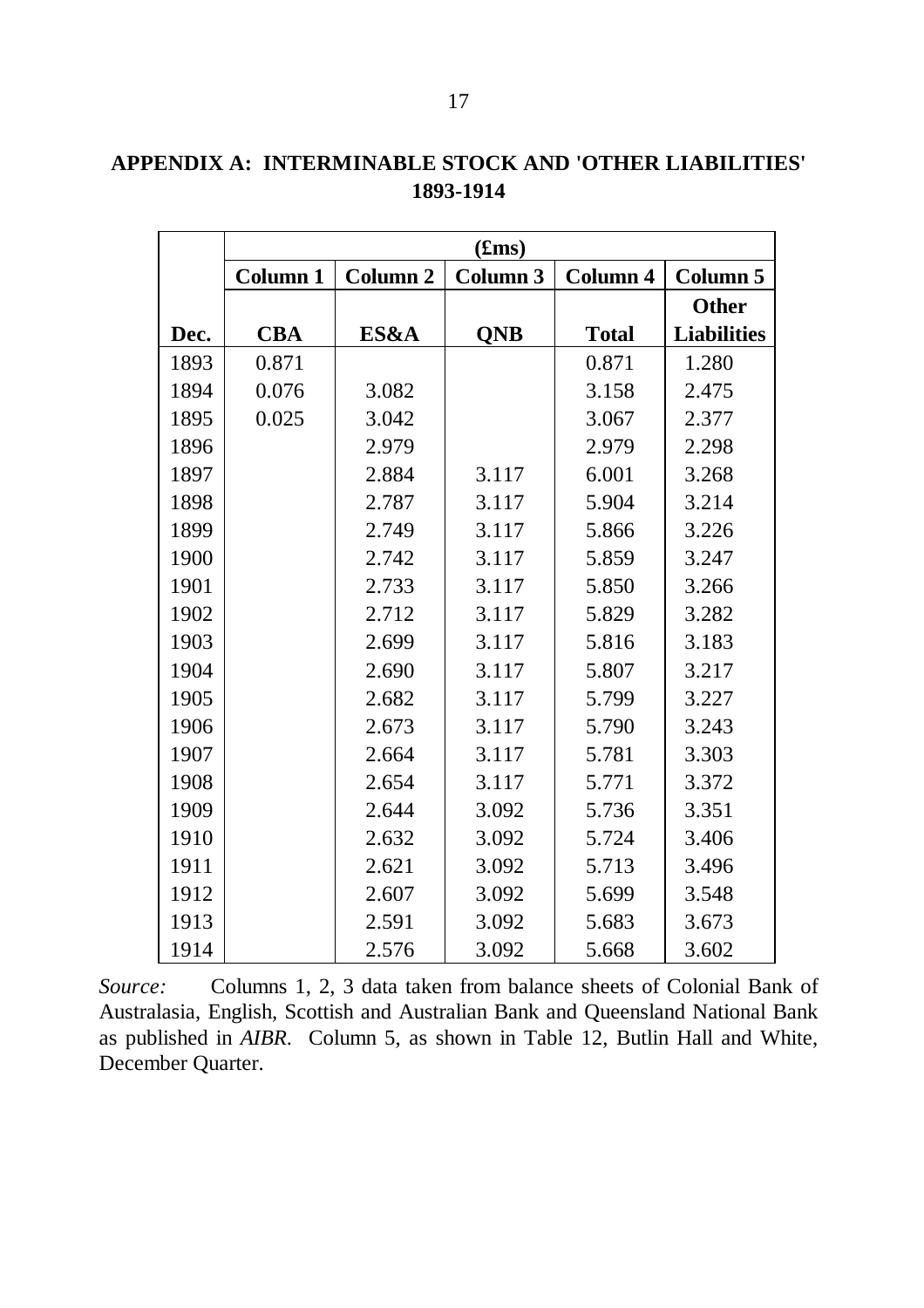|      |                  |                  |                   |                  |                       |                  | (fims)            |                  |                  |                   |                   |                   |              |
|------|------------------|------------------|-------------------|------------------|-----------------------|------------------|-------------------|------------------|------------------|-------------------|-------------------|-------------------|--------------|
| Dec. | AJS <sup>1</sup> | BNO <sup>2</sup> | BVic <sup>3</sup> | $\mathbf{CMB}^4$ | Colonial <sup>5</sup> | CBA <sup>6</sup> | CBCS <sup>7</sup> | ESA <sup>8</sup> | LBA <sup>9</sup> | NBA <sup>10</sup> | QNB <sup>11</sup> | RBQ <sup>12</sup> | <b>Total</b> |
| 1893 | 8.046            | 0.208            | 4.623             | 2.468            | 1.642                 | 6.874            | 8.103             | 4.630            | 4.845            | 6.333             | 8.560             | 0.716             | 57.048       |
| 1894 | 7.656            | 0.156            | 4.623             | 2.468            | 1.642                 | 6.374            | 6.003             | 4.025            | 4.348            | 5.418             | 6.387             | 0.700             | 49.800       |
| 1895 | 6.709            | 0.114            | 4.201             |                  | 1.642                 | 5.774            |                   | 3.932            | 3.862            | 5.088             | 6.143             | 0.684             | 38.149       |
| 1896 | 5.375            | 0.050            | 3.209             |                  | 1.554                 | 5.331            |                   | 3.845            | 3.716            | 3.266             | 5.851             | 0.668             | 32.865       |
| 1897 | 5.375            | 0.050            | 2.355             |                  | 1.438                 | 5.266            |                   | 3.384            | 3.261            | 1.658             | 4.950             | 0.652             | 28.749       |
| 1898 | 5.719            | 0.050            | 1.500             |                  | 1.267                 | 4.796            |                   | 3.267            | 3.189            | 1.611             | 4.946             | 0.489             | 26.834       |
| 1899 | 5.690            | 0.018            | 0.450             |                  | 1.037                 | 4.414            |                   | 3.218            | 2.233            | 0.479             | 4.891             | 0.326             | 22.756       |
| 1900 | 5.301            | 0.018            |                   |                  | 0.361                 | 4.348            |                   | 3.176            | 1.912            |                   | 4.835             | 0.163             | 20.114       |
| 1901 | 5.182            | 0.016            |                   |                  | 0.111                 | 3.972            |                   | 2.942            | 1.591            |                   | 4.779             |                   | 18.593       |
| 1902 | 4.478            |                  |                   |                  |                       | 3.752            |                   | 2.906            | 1.589            |                   | 4.723             |                   | 17.768       |
| 1903 | 4.698            |                  |                   |                  |                       | 3.375            |                   | 2.791            | 1.587            |                   | 4.612             |                   | 17.063       |
| 1904 | 4.370            |                  |                   |                  |                       | 3.311            |                   | 2.780            | 1.586            |                   | 4.581             |                   | 16.628       |
| 1905 | 4.083            |                  |                   |                  |                       | 2.974            |                   | 2.682            | 1.258            |                   | 4.408             |                   | 15.405       |
| 1906 | 4.070            |                  |                   |                  |                       | 2.719            |                   | 2.673            | 0.942            |                   | 4.322             |                   | 14.726       |
| 1907 | 3.767            |                  |                   |                  |                       | 2.508            |                   | 2.664            | 0.939            |                   | 4.150             |                   | 14.028       |
| 1908 | 3.751            |                  |                   |                  |                       | 2.257            |                   | 2.654            | 0.936            |                   | 4.064             |                   | 13.662       |
| 1909 | 3.705            |                  |                   |                  |                       | 1.956            |                   | 2.644            | 0.926            |                   | 3.867             |                   | 13.098       |
| 1910 | 2.149            |                  |                   |                  |                       | 1.553            |                   | 2.632            | 0.608            |                   | 3.436             |                   | 10.378       |
| 1911 | 1.730            |                  |                   |                  |                       | 1.185            |                   | 2.621            | 0.602            |                   | 3.350             |                   | 9.488        |
| 1912 | 1.711            |                  |                   |                  |                       | 0.631            |                   | 2.607            | 0.589            |                   | 3.330             |                   | 8.868        |
| 1913 | 1.673            |                  |                   |                  |                       | 0.515            |                   | 2.591            | 0.546            |                   | 3.290             |                   | 8.615        |
| 1914 | 1.634            |                  |                   |                  |                       | 0.041            |                   | 2.576            |                  |                   | 3.153             |                   | 7.404        |

## **APPENDIX B: DEPOSIT RECEIPTS AND INSCRIBED DEPOSIT STOCK BY BANK 1893-1914**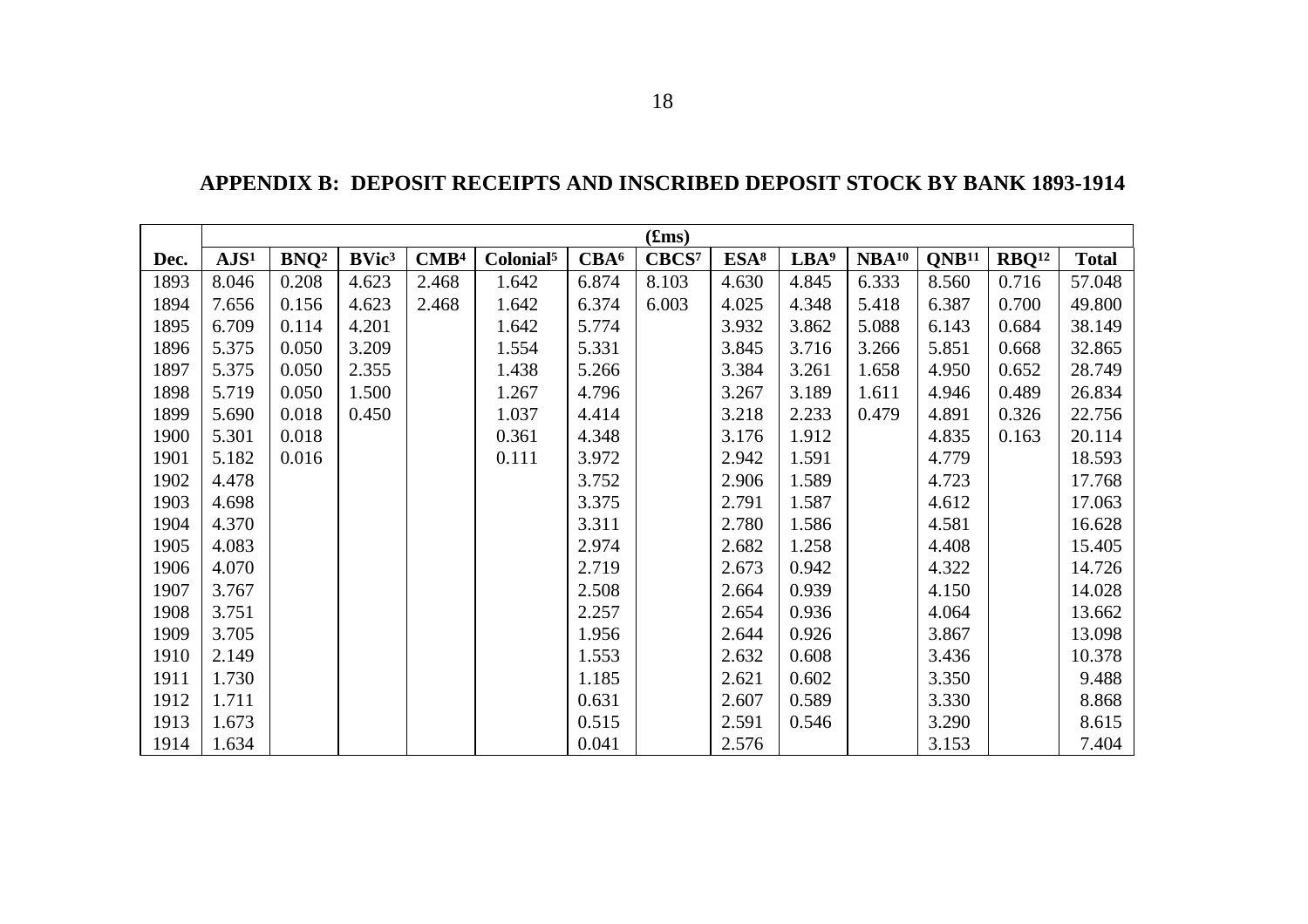#### *Sources:*

**1** Australian Joint Stock Bank: Deferred deposits shown in accounts 12/93-12/96 and 12/99-12/14; inscribed deposit stock shown in accounts 12/93-12/14. Estimation procedure for deferred deposits 12/97. Amended scheme of reconstruction postponed repayments of deferred deposits from 1/96 to 1/1900 *AIBR*, April 1897, p. 228.

**2** Bank of North Queensland: Interminable debenture deposits shown in accounts 12/95-6/1902; deferred deposits estimated by amount of liabilities at time of suspension coming under scheme of management and repayments noted in reports to shareholders, *AIBR*, February 1894, p. 97; August 1894, p. 546; February 1895, p. 107; February 1896, p. 107; August 1895, p. 523; August 1896, p. 588.

**3** Bank of Victoria: The estimation procedure was to calculate the deposit liabilities converted to deferred deposits from the number of preference shares on offer. 20 per cent of deposits could be taken up as preference shares. Thereafter repayments as noted in the reports accompanying the bank's accounts were progressively deducted from the initial sum. Details of the scheme of arrangement and the accounts and reports were published in the *AIBR*. Scheme of arrangement reported in *AIBR,* August 1893, p. 767.

**4** City of Melbourne Bank: The estimation procedure was the same used for the Bank of Victoria. Depositors could take up to 20 per cent of their claims as preference shares. The number of shares on issue allowed the calculation of an initial figure involved in the scheme of arrangement. No repayment had been made prior to the bank going into liquidation in July 1895. Scheme of arrangement reported in *AIBR,* August 1893, p. 767. The bank's accounts were balanced in September. That figure is used for December.

**5** Colonial Bank of Australasia: The estimation procedure was to use the value of preference shares which depositors could take, 25 per cent of their claims, to calculate the amount of deposits included under the scheme of arrangements. The reports accompanying the accounts give the amounts of deferred deposits outstanding at each balance date. A figure of deferred deposit receipts appears in the accounts from 3/97 to 9/90. The scheme of arrangement and the reports and accounts appear in the *AIBR*. The bank's September balance figure is used as a December figure.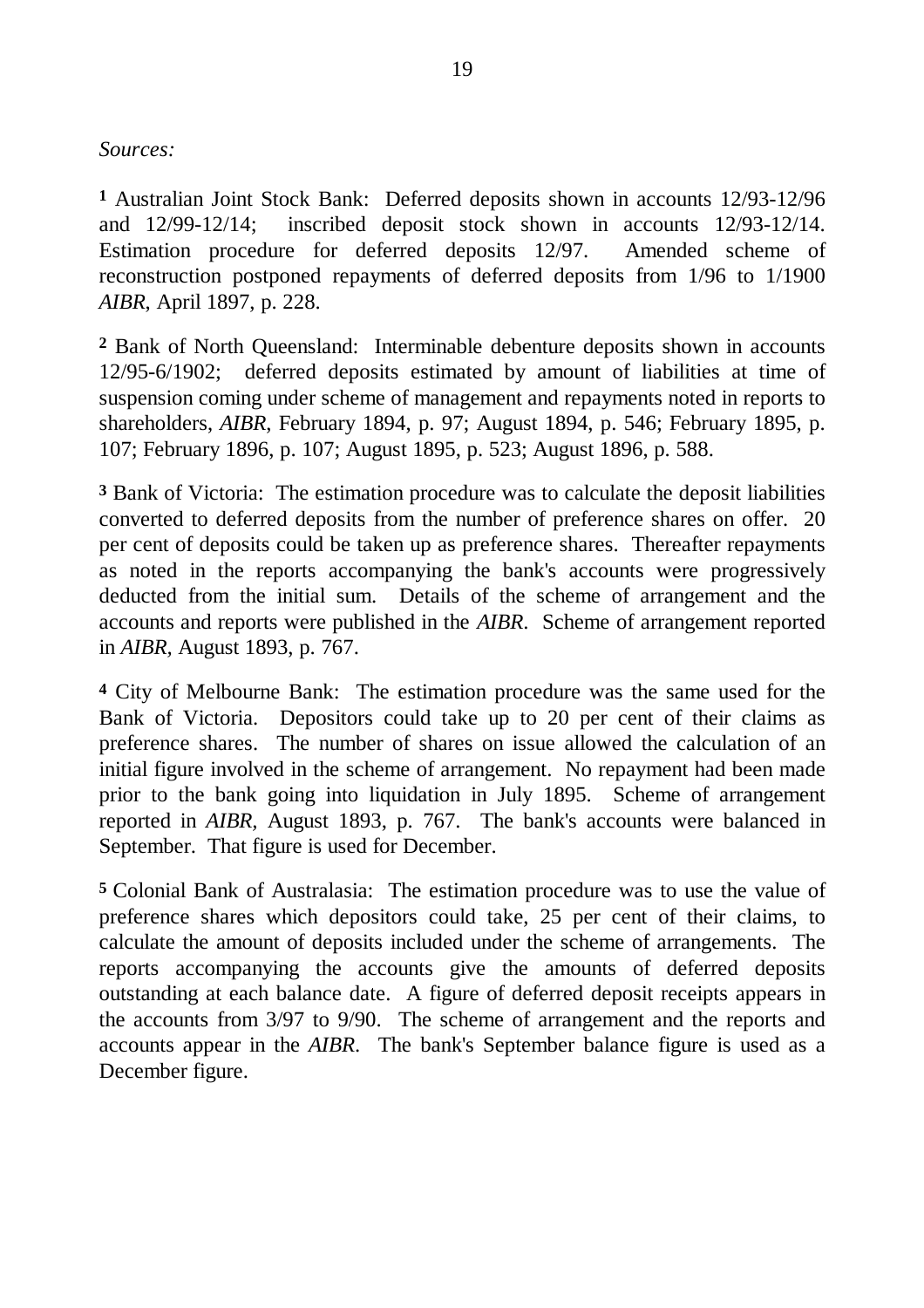**6** Commercial Bank of Australia: Data of 'extended deposit receipts' for 12/93 and 12/95 from R.J. Wood, *The Commercial Bank of Australia Limited*, p. 197; 12/94 in accounts as shown in *AIBR*, February 1895, pp. 104-105. Extended deposits 'A' series 12/98 to 6/1905 shown in Accounts; Extended deposits 'B' series were removed from balance sheet of bank to Trust Realisation Accounts from 1898 to 1908, thereafter shown in accounts of bank.

**7** Commercial Banking Company of Sydney: Deposits included in scheme of arrangement as given in *AIBR*, June 1893, pp. 616-617; repayment schedule as reported in *AIBR*, November 1895, p. 731.

**8** English, Scottish and Australian Bank: December 1893 is figure of liabilities of 'old bank' at date of suspension as given in *AIBR*, June 1893, p. 606. The figures for succeeding years of both perpetual stocks and terminable deposit receipts taken from accounts as reported in *AIBR*. The bank balanced its accounts in June. The balance figure is used as the December figure.

**9** London Bank of Australia: Fixed deposits in the 'old bank' appear in the accounts from 12/93 to 12/96. Thereafter they appear as 'terminable deposit receipts'. Accounts reported in *AIBR*.

**10** National Bank of Australasia: Deferred deposits appear in the accounts from 9/93 to 9/96. The latter figures are estimated by progressively deducting the amounts repaid within each accounting period as indicated in the reports accompanying the accounts as published in the *AIBR*. The September balance figure is used as the December figure.

**11** Queensland National Bank: Figures include deferred deposits, interminable inscribed deposit stock and deferred government deposits. All are taken from the bank's accounts with the exception of the figure for 12/96 which is taken from the revised scheme of arrangement as reported in *AIBR*, April 1897, p. 237.

**12** Royal Bank of Queensland: The deposit liabilities at the time of suspension and the repayment schedule for current and term deposits is taken from the scheme of arrangement as published in *AIBR*, June 1893, p. 618. The split between current and term deposits at the time of suspension has been taken from the March quarter banking averages for Queensland as reported in *AIBR*, May 1893, p. 321.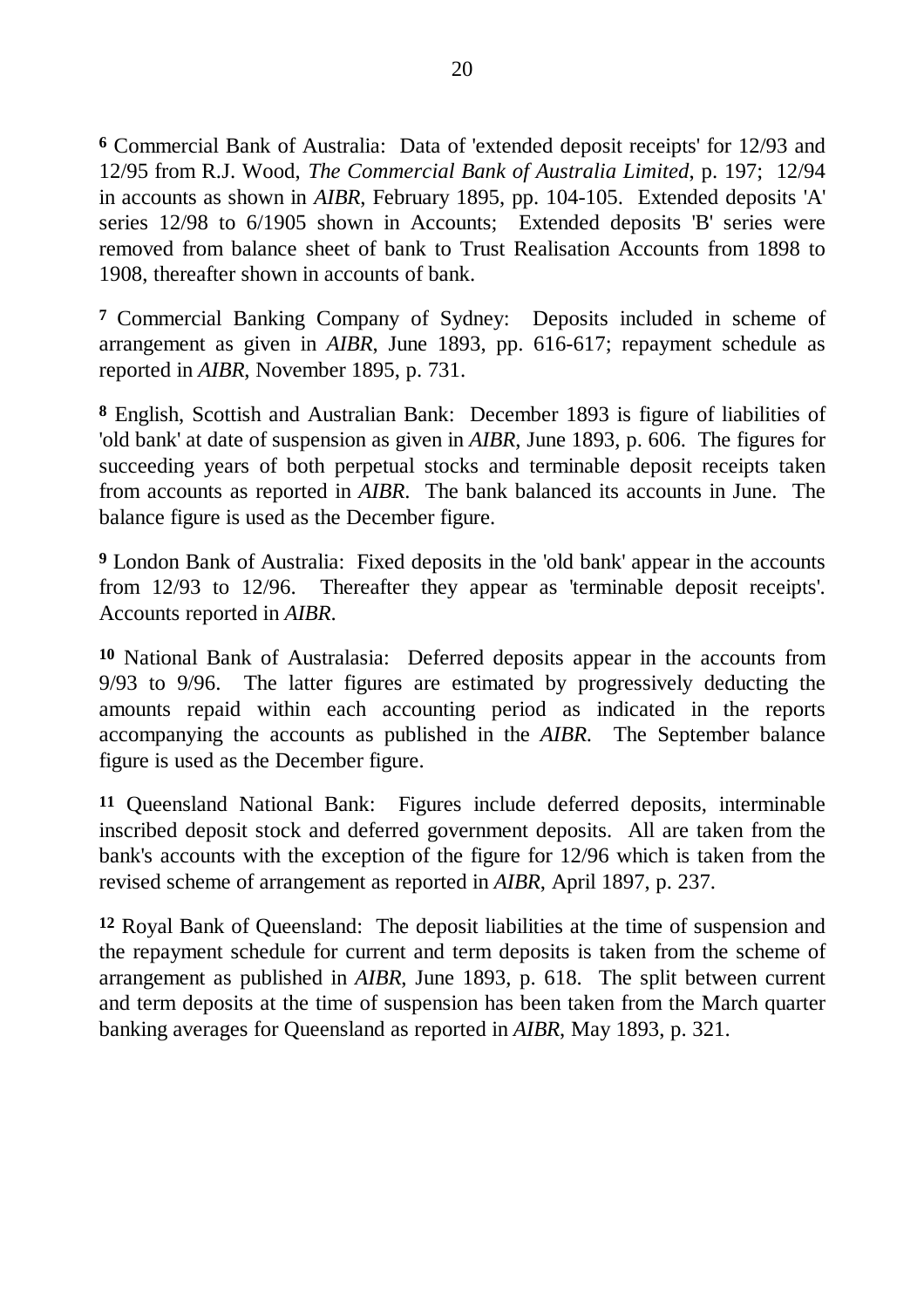#### 21

# **APPENDIX C: ESTIMATE OF DEPOSIT RECEIPTS AND INSCRIBED STOCK HELD BY BANKS WITHIN AUSTRALIA 1893-1914**

|      |            |            |             |            |                 |            | (fims)      |            |            |            |            |            |              |
|------|------------|------------|-------------|------------|-----------------|------------|-------------|------------|------------|------------|------------|------------|--------------|
| Dec. | <b>AJS</b> | <b>BNQ</b> | <b>BVic</b> | <b>CMB</b> | <b>Colonial</b> | <b>CBA</b> | <b>CBCS</b> | <b>ESA</b> | <b>LBA</b> | <b>NBA</b> | <b>QNB</b> | <b>RBQ</b> | <b>Total</b> |
| 1893 | 4.586      | 0.119      | 3.421       | 0.666      | 1.642           | 2.956      | 7.536       | 4.074      | 1.938      | 5.066      | 5.478      | 0.415      | 37.897       |
| 1894 | 4.364      | 0.089      | 3.421       | 0.666      | 1.642           | 2.741      | 5.583       | 3.542      | 1.739      | 4.334      | 4.088      | 0.406      | 32.615       |
| 1895 | 3.824      | 0.065      | 3.109       |            | 1.642           | 2.483      |             | 3.460      | 1.545      | 4.070      | 3.932      | 0.397      | 24.527       |
| 1896 | 3.064      | 0.029      | 2.375       |            | 1.554           | 2.292      |             | 3.384      | 1.486      | 2.613      | 3.745      | 0.387      | 20.929       |
| 1897 | 3.269      | 0.029      | 1.743       |            | 1.438           | 2.264      |             | 2.978      | 1.304      | 1.326      | 3.168      | 0.378      | 17.897       |
| 1898 | 3.260      | 0.029      | 1.110       |            | 1.267           | 2.062      |             | 2.875      | 1.276      | 1.289      | 3.165      | 0.284      | 16.617       |
| 1899 | 3.243      | 0.010      | 0.333       |            | 1.037           | 1.898      |             | 2.832      | 0.893      | 0.383      | 3.130      | 0.189      | 13.948       |
| 1900 | 3.022      | 0.010      |             |            | 0.361           | 1.870      |             | 2.795      | 0.765      |            | 3.094      | 0.095      | 12.012       |
| 1901 | 2.954      |            |             |            | 0.111           | 1.708      |             | 2.589      | 0.636      |            | 3.059      |            | 11.057       |
| 1902 | 2.735      |            |             |            |                 | 1.613      |             | 2.557      | 0.636      |            | 3.023      |            | 10.564       |
| 1903 | 2.678      |            |             |            |                 | 1.451      |             | 2.456      | 0.635      |            | 2.952      |            | 10.172       |
| 1904 | 2.491      |            |             |            |                 | 1.424      |             | 2.446      | 0.634      |            | 2.932      |            | 9.927        |
| 1905 | 2.327      |            |             |            |                 | 1.279      |             | 2.360      | 0.503      |            | 2.821      |            | 9.290        |
| 1906 | 2.320      |            |             |            |                 | 1.169      |             | 2.352      | 0.377      |            | 2.766      |            | 8.984        |
| 1907 | 2.147      |            |             |            |                 | 1.078      |             | 2.344      | 0.376      |            | 2.656      |            | 8.601        |
| 1908 | 2.138      |            |             |            |                 | 0.971      |             | 2.336      | 0.374      |            | 2.601      |            | 8.420        |
| 1909 | 2.112      |            |             |            |                 | 0.841      |             | 2.327      | 0.370      |            | 2.475      |            | 8.125        |
| 1910 | 1.225      |            |             |            |                 | 0.668      |             | 2.316      | 0.243      |            | 2.199      |            | 6.651        |
| 1911 | 0.986      |            |             |            |                 | 0.510      |             | 2.306      | 0.241      |            | 2.144      |            | 6.187        |
| 1912 | 0.975      |            |             |            |                 | 0.271      |             | 2.294      | 0.236      |            | 2.131      |            | 5.907        |
| 1913 | 0.954      |            |             |            |                 | 0.221      |             | 2.280      | 0.218      |            | 2.106      |            | 5.779        |
| 1914 | 0.931      |            |             |            |                 | 0.018      |             | 2.267      |            |            | 2.018      |            | 5.234        |

Source: As described in text.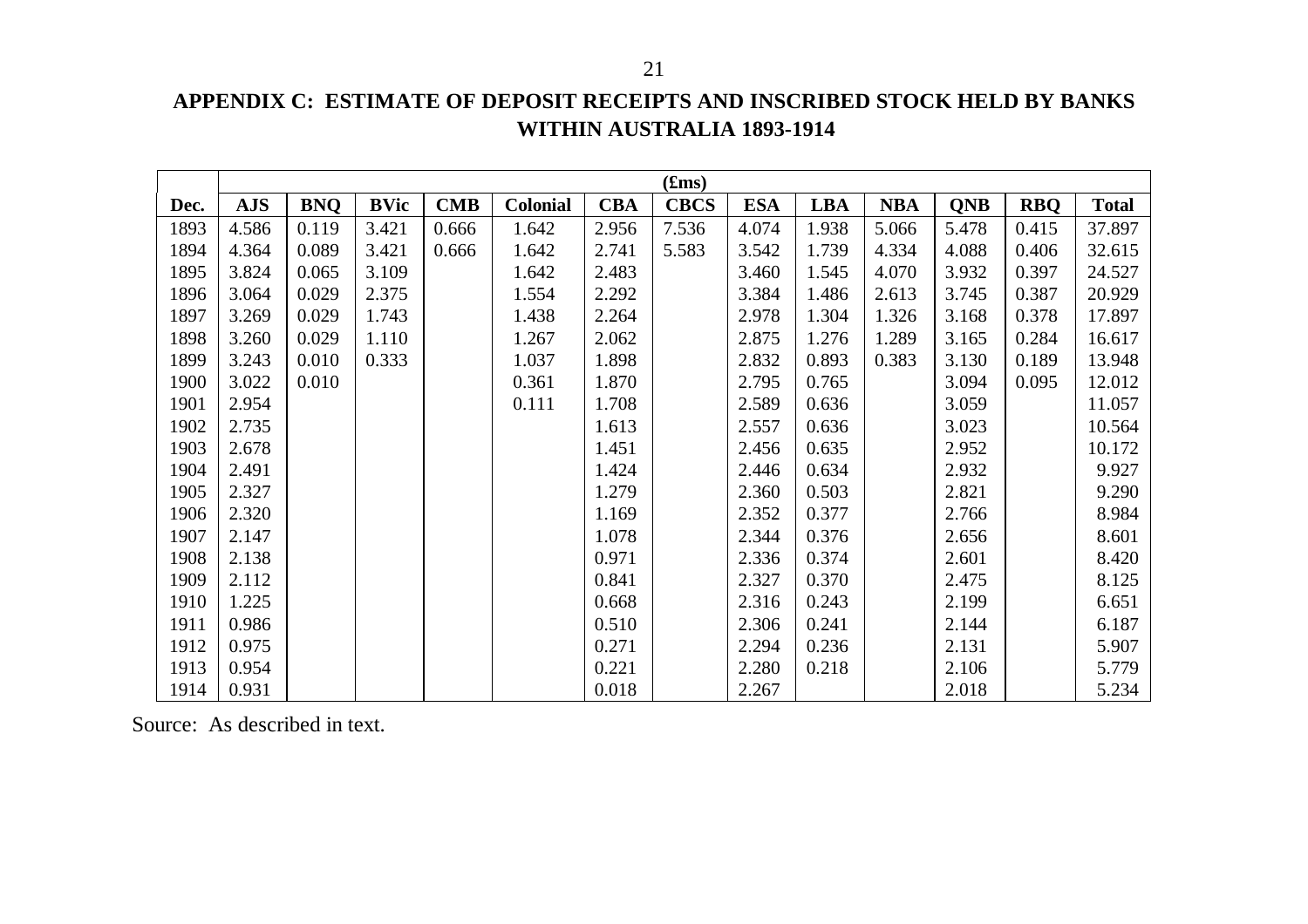|      |            |            |             |            |                 |            | (fims)      |            |            |            |            |            |              |
|------|------------|------------|-------------|------------|-----------------|------------|-------------|------------|------------|------------|------------|------------|--------------|
| Dec. | <b>AJS</b> | <b>BNQ</b> | <b>BVic</b> | <b>CMB</b> | <b>Colonial</b> | <b>CBA</b> | <b>CBCS</b> | <b>ESA</b> | <b>LBA</b> | <b>NBA</b> | <b>QNB</b> | <b>RBQ</b> | <b>Total</b> |
| 1893 | 3.153      | 0.091      | 2.523       | 0.504      | 1.016           | 2.365      | 6.782       | 2.903      | 1.405      | 4.179      | 3.835      | 0.318      | 29.075       |
| 1894 | 3.004      | 0.069      | 2.566       | 0.519      | 0.934           | 1.919      | 5.583       | 2.508      | 1.348      | 3.610      | 3.066      | 0.317      | 25.443       |
| 1895 | 3.105      | 0.051      | 2.276       |            | 1.007           | 2.111      |             | 2.273      | 1.275      | 3.867      | 2.949      | 0.311      | 19.225       |
| 1896 | 2.108      | 0.023      | 2.337       |            | 1.088           | 1.616      |             | 2.656      | 1.201      | 2.665      | 2.622      | 0.307      | 16.623       |
| 1897 | 1.984      | 0.021      | 1.757       |            | 1.025           | 1.879      |             | 2.323      | 1.058      | 1.353      | 1.346      | 0.275      | 13.021       |
| 1898 | 2.341      | 0.022      | 1.110       |            | 0.992           | 1.736      |             | 2.208      | 1.148      | 1.289      | 1.779      | 0.219      | 12.844       |
| 1899 | 2.118      | 0.008      | 0.336       |            | 0.933           | 1.666      |             | 2.155      | 0.908      | 0.387      | 2.072      | 0.145      | 10.728       |
| 1900 | 2.031      | 0.008      |             |            | 0.343           | 1.588      |             | 2.370      | 0.778      |            | 2.206      | 0.074      | 9.398        |
| 1901 | 1.914      | 0.007      |             |            | 0.105           | 1.259      |             | 2.123      | 0.641      |            | 1.759      |            | 7.808        |
| 1902 | 1.605      |            |             |            |                 | 1.140      |             | 1.941      | 0.631      |            | 1.512      |            | 6.829        |
| 1903 | 1.861      |            |             |            |                 | 1.032      |             | 1.844      | 0.592      |            | 1.733      |            | 7.062        |
| 1904 | 1.826      |            |             |            |                 | 0.998      |             | 1.766      | 0.586      |            | 1.868      |            | 7.044        |
| 1905 | 1.752      |            |             |            |                 | 0.895      |             | 1.843      | 0.503      |            | 2.068      |            | 7.061        |
| 1906 | 1.884      |            |             |            |                 | 1.061      |             | 2.049      | 0.383      |            | 2.213      |            | 7.590        |
| 1907 | 1.314      |            |             |            |                 | 0.970      |             | 2.006      | 0.385      |            | 2.223      |            | 6.898        |
| 1908 | 1.075      |            |             |            |                 | 0.865      |             | 1.930      | 0.371      |            | 2.146      |            | 6.387        |
| 1909 | 1.187      |            |             |            |                 | 0.757      |             | 1.885      | 0.370      |            | 2.104      |            | 6.303        |
| 1910 | 0.946      |            |             |            |                 | 0.635      |             | 1.945      | 0.247      |            | 2.034      |            | 5.807        |
| 1911 | 0.776      |            |             |            |                 | 0.498      |             | 1.937      | 0.245      |            | 1.930      |            | 5.386        |
| 1912 | 0.731      |            |             |            |                 | 0.264      |             | 1.769      | 0.236      |            | 1.799      |            | 4.799        |
| 1913 | 0.679      |            |             |            |                 | 0.215      |             | 1.733      | 0.207      |            | 1.765      |            | 4.599        |
| 1914 | 0.663      |            |             |            |                 | 0.018      |             | 1.641      |            |            | 1.639      |            | 3.961        |

**APPENDIX D: ESTIMATE OF MARKET VALUE OF DEPOSIT RECEIPTS AND INSCRIBED STOCK HELD BY BANKS IN AUSTRALIA 1894-1914**

*Source:* As described in text.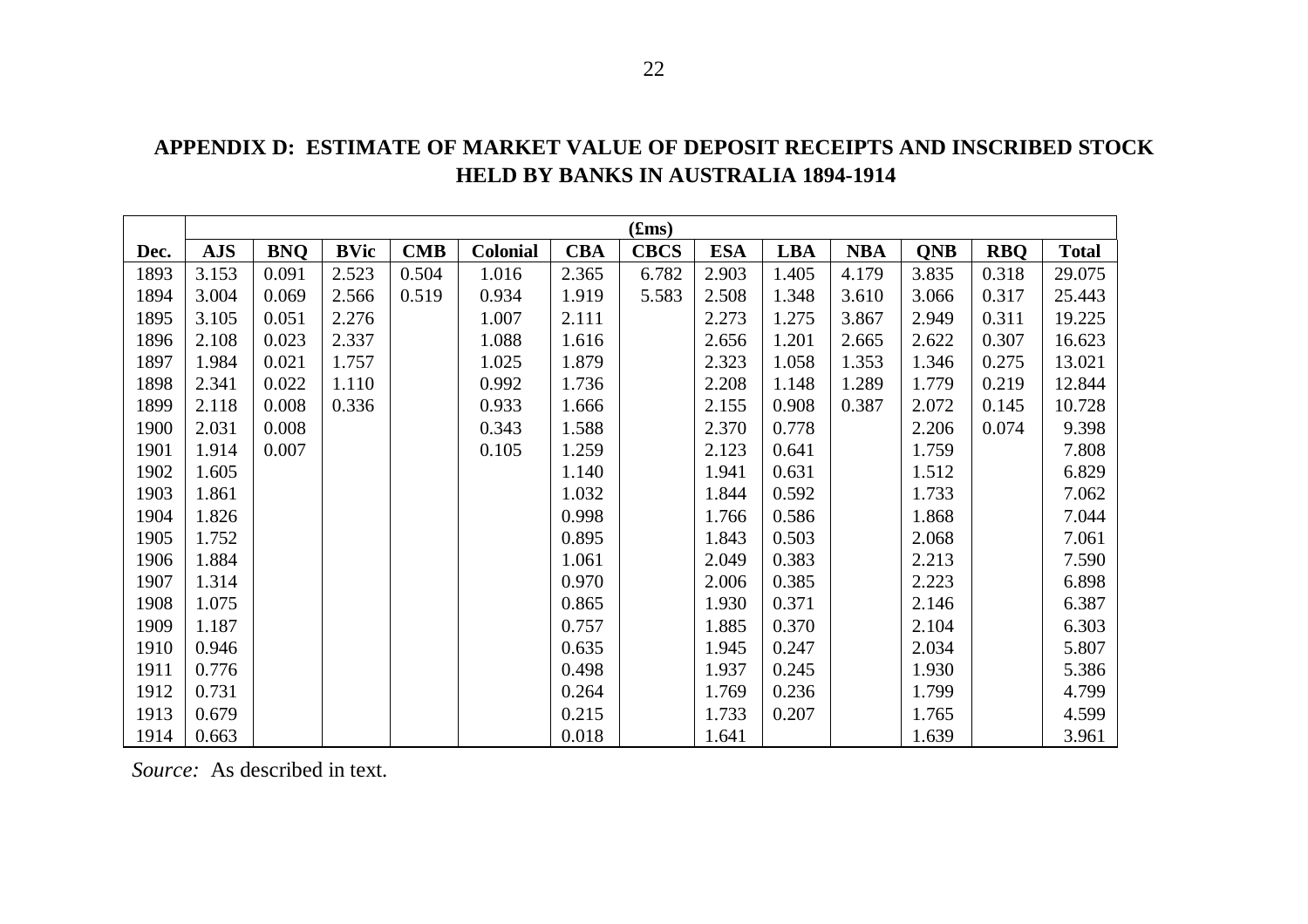#### **REFERENCES**

*Age*, Melbourne.

*Argus*, Melbourne.

*Australasian Insurance and Banking Record*, Sydney.

*Banker's Magazine*, London.

**Boehm, E.A. (1971)**, *Prosperity and Depression in Australia 1887-1897*, Oxford University Press, Oxford.

**Butlin, S.J., Hall, A.R. and White, R.C. (1971)**, *Australian Banking and Monetary Statistics 1817-1945*, Occasional Paper No. 4A, Reserve Bank of Australia.

**Cagan, P. (1965)**, *Determinants and Effects of Changes in the Stock of Money 1875-1960*, National Bureau of Economic Research, Studies in Business Cycles, 13, New York.

**Cork, N. (1894)**, "The Late Australian Banking Crisis", *Journal of The Institute of Bankers*, 15, pp. 175-211.

**Fane, G. (1988)**, "The Development of Monetary Institutions in Australia from Federation to the Second World War", *Economic History Society of Australia and New Zealand Biennial Conference*, Canberra, mimeograph.

**Juttner, D.J. (1987)**, *Financial Markets, Interest Rates and Monetary Economics*, Longman Cheshire, Melbourne.

**Merrett, D.T. (1988)**, "The 1893 Bank Crashes: The Aftermath", Economic History Joint Seminar, The Australian National University, mimeograph.

**Pope, D. (1986)**, "Australian Money and Banking Statistics", *Australian National University Source Papers in Economic History*, No. 11.